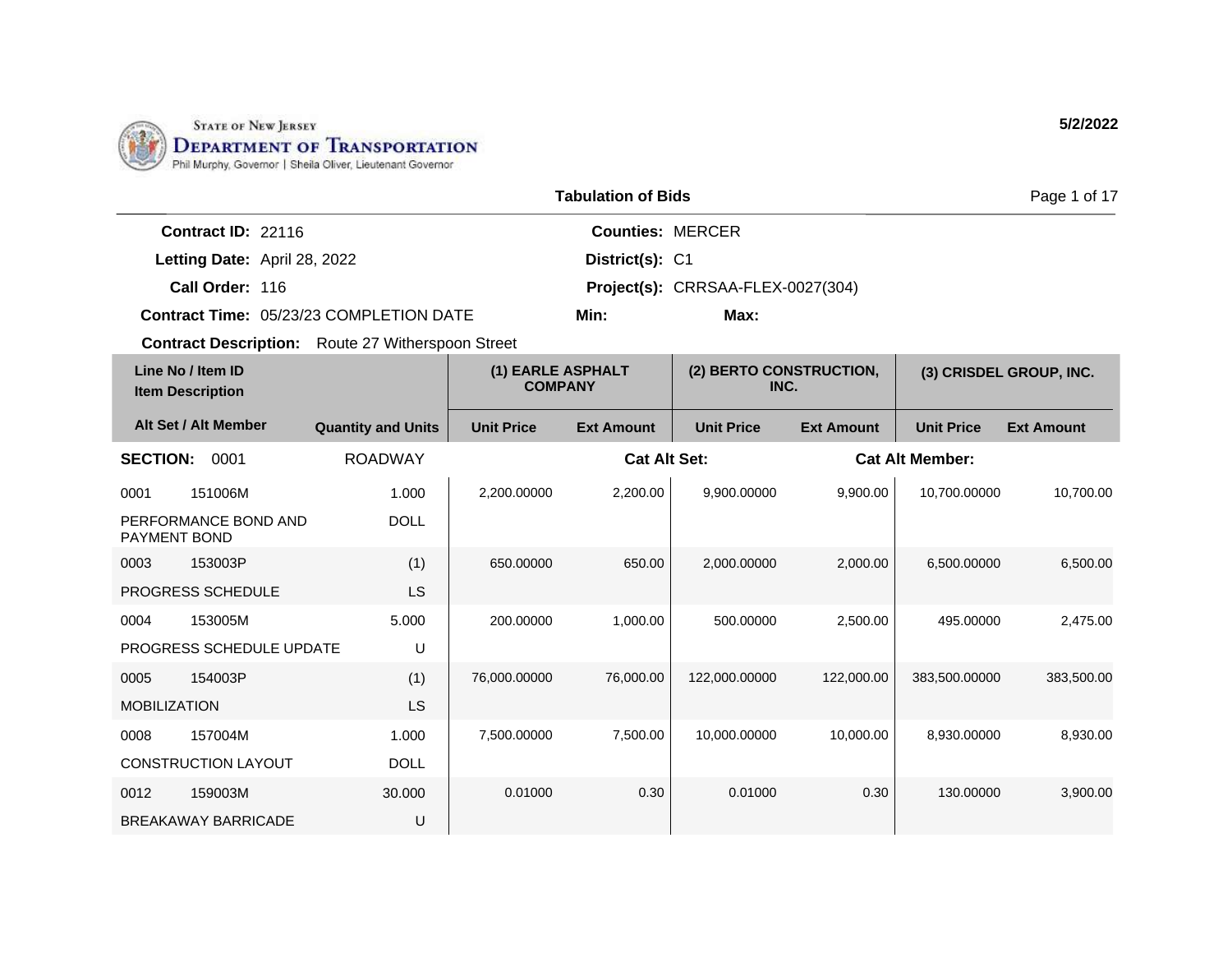

|                     | <b>Tabulation of Bids</b>                    |                                                          |                                     |                                   |                                 |                   |                        | Page 2 of 17            |
|---------------------|----------------------------------------------|----------------------------------------------------------|-------------------------------------|-----------------------------------|---------------------------------|-------------------|------------------------|-------------------------|
|                     | Contract ID: 22116                           |                                                          |                                     | <b>Counties: MERCER</b>           |                                 |                   |                        |                         |
|                     | Letting Date: April 28, 2022                 |                                                          |                                     | District(s): C1                   |                                 |                   |                        |                         |
|                     | Call Order: 116                              |                                                          |                                     | Project(s): CRRSAA-FLEX-0027(304) |                                 |                   |                        |                         |
|                     |                                              | <b>Contract Time: 05/23/23 COMPLETION DATE</b>           |                                     | Min:                              |                                 |                   |                        |                         |
|                     |                                              | <b>Contract Description:</b> Route 27 Witherspoon Street |                                     |                                   |                                 |                   |                        |                         |
|                     | Line No / Item ID<br><b>Item Description</b> |                                                          | (1) EARLE ASPHALT<br><b>COMPANY</b> |                                   | (2) BERTO CONSTRUCTION,<br>INC. |                   |                        | (3) CRISDEL GROUP, INC. |
|                     | Alt Set / Alt Member                         | <b>Quantity and Units</b>                                | <b>Unit Price</b>                   | <b>Ext Amount</b>                 | <b>Unit Price</b>               | <b>Ext Amount</b> | <b>Unit Price</b>      | <b>Ext Amount</b>       |
| <b>SECTION:</b>     | 0001                                         | <b>ROADWAY</b>                                           |                                     | <b>Cat Alt Set:</b>               |                                 |                   | <b>Cat Alt Member:</b> |                         |
| 0013                | 159006M                                      | 60.000                                                   | 0.01000                             | 0.60                              | 0.01000                         | 0.60              | 62.00000               | 3,720.00                |
| <b>DRUM</b>         |                                              | U                                                        |                                     |                                   |                                 |                   |                        |                         |
| 0014                | 159009M                                      | 120.000                                                  | 0.01000                             | 1.20                              | 0.01000                         | 1.20              | 20.00000               | 2,400.00                |
| <b>TRAFFIC CONE</b> |                                              | U                                                        |                                     |                                   |                                 |                   |                        |                         |
| 0015                | 159012M                                      | 421.000                                                  | 15.00000                            | 6,315.00                          | 20.00000                        | 8,420.00          | 11.00000               | 4,631.00                |
|                     | <b>CONSTRUCTION SIGNS</b>                    | <b>SF</b>                                                |                                     |                                   |                                 |                   |                        |                         |
| 0016                | 159015M                                      | 2.000                                                    | 2,000.00000                         | 4,000.00                          | 1,000.00000                     | 2,000.00          | 440.00000              | 880.00                  |
| SIGN, 4' X 8'       | CONSTRUCTION IDENTIFICATION                  | U                                                        |                                     |                                   |                                 |                   |                        |                         |
| 0017                | 159027M                                      | 2.000                                                    | 250.00000                           | 500.00                            | 0.01000                         | 0.02              | 2,735.00000            | 5,470.00                |
|                     | FLASHING ARROW BOARD, 4' X 8'                | U                                                        |                                     |                                   |                                 |                   |                        |                         |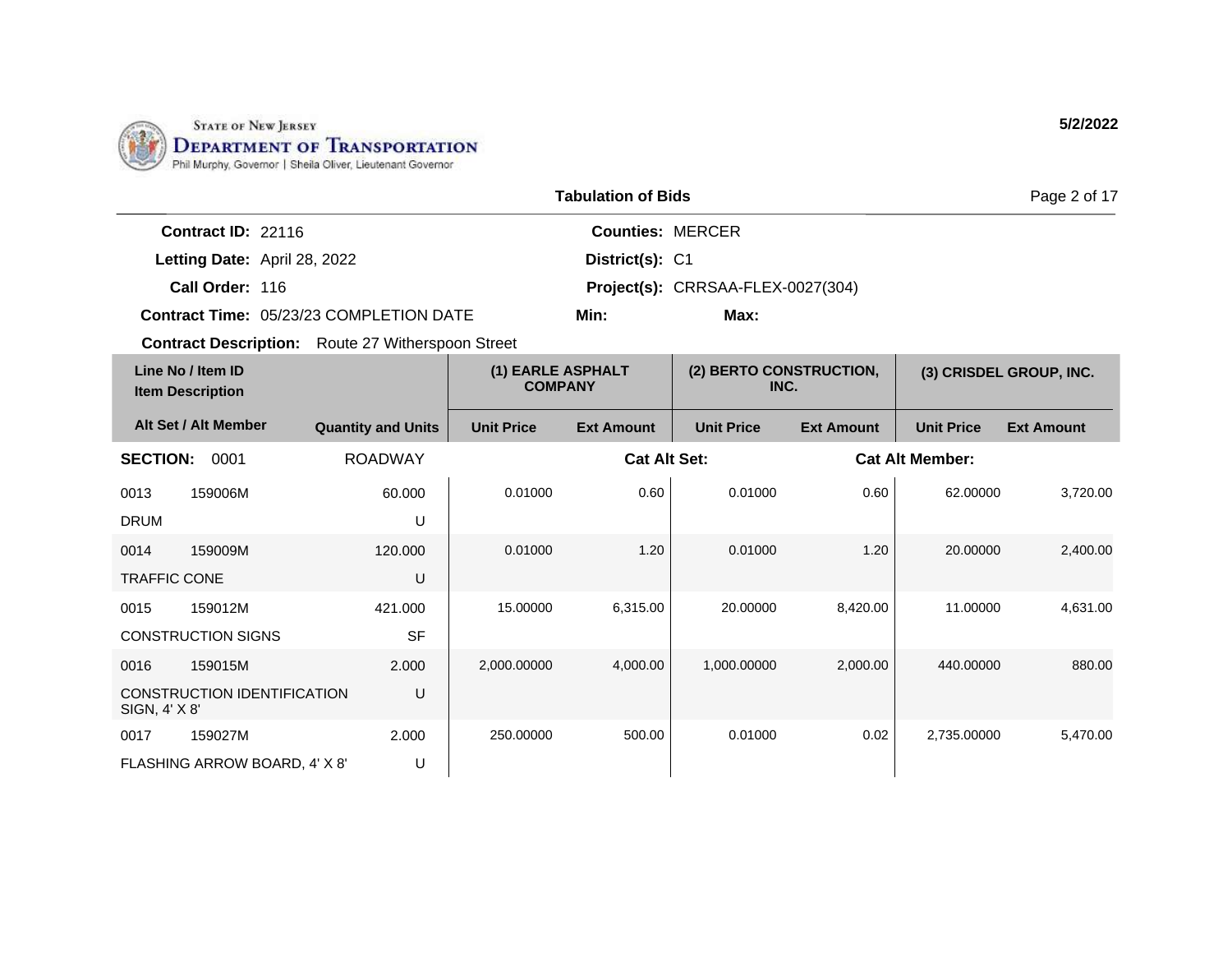

|                                                            |                           |                                     | <b>Tabulation of Bids</b> |                                   |                   |                        | Page 3 of 17            |
|------------------------------------------------------------|---------------------------|-------------------------------------|---------------------------|-----------------------------------|-------------------|------------------------|-------------------------|
| Contract ID: 22116                                         |                           |                                     | <b>Counties: MERCER</b>   |                                   |                   |                        |                         |
| Letting Date: April 28, 2022                               |                           |                                     | District(s): C1           |                                   |                   |                        |                         |
| Call Order: 116                                            |                           |                                     |                           | Project(s): CRRSAA-FLEX-0027(304) |                   |                        |                         |
| Contract Time: 05/23/23 COMPLETION DATE                    |                           |                                     | Min:                      | Max:                              |                   |                        |                         |
| <b>Contract Description:</b> Route 27 Witherspoon Street   |                           |                                     |                           |                                   |                   |                        |                         |
| Line No / Item ID<br><b>Item Description</b>               |                           | (1) EARLE ASPHALT<br><b>COMPANY</b> |                           | (2) BERTO CONSTRUCTION,<br>INC.   |                   |                        | (3) CRISDEL GROUP, INC. |
| Alt Set / Alt Member                                       | <b>Quantity and Units</b> | <b>Unit Price</b>                   | <b>Ext Amount</b>         | <b>Unit Price</b>                 | <b>Ext Amount</b> | <b>Unit Price</b>      | <b>Ext Amount</b>       |
| <b>SECTION:</b><br>0001                                    | <b>ROADWAY</b>            |                                     | <b>Cat Alt Set:</b>       |                                   |                   | <b>Cat Alt Member:</b> |                         |
| 159030M<br>0018                                            | 2.000                     | 15,000.00000                        | 30,000.00                 | 5,000.00000                       | 10,000.00         | 3,290.00000            | 6.580.00                |
| PORTABLE VARIABLE MESSAGE<br><b>SIGN</b>                   | U                         |                                     |                           |                                   |                   |                        |                         |
| 159108M<br>0019                                            | 2.000                     | 5,000.00000                         | 10,000.00                 | 0.01000                           | 0.02              | 5,000.00000            | 10,000.00               |
| <b>TRAFFIC CONTROL TRUCK WITH</b><br>MOUNTED CRASH CUSHION | U                         |                                     |                           |                                   |                   |                        |                         |
| 159138M<br>0020                                            | 10.000                    | 0.01000                             | 0.10                      | 400.00000                         | 4.000.00          | 85.00000               | 850.00                  |
| <b>HMA PATCH</b>                                           | T                         |                                     |                           |                                   |                   |                        |                         |
| 159141M<br>0021                                            | 80.000                    | 135.00000                           | 10,800.00                 | 0.01000                           | 0.80              | 148.00000              | 11,840.00               |
| TRAFFIC DIRECTOR, FLAGGER                                  | <b>HOUR</b>               |                                     |                           |                                   |                   |                        |                         |
| 0022<br>159144M                                            | 5.000                     | 25.00000                            | 125.00                    | 0.01000                           | 0.05              | 250.00000              | 1,250.00                |
| <b>EMERGENCY TOWING SERVICE</b>                            | U                         |                                     |                           |                                   |                   |                        |                         |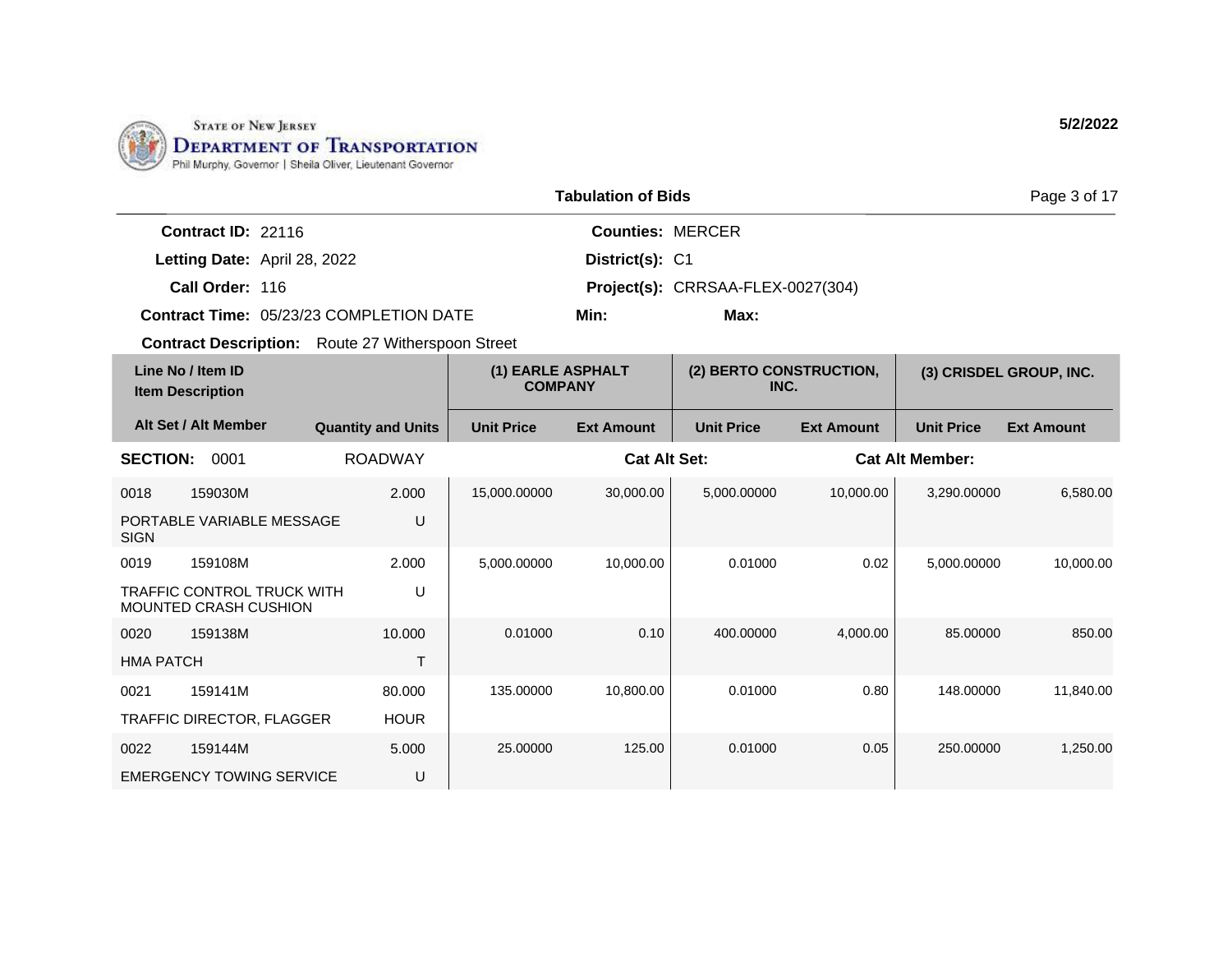

| <b>Tabulation of Bids</b> |                                              |                                                          |                                     |                         |                                   |                   |                        | Page 4 of 17            |
|---------------------------|----------------------------------------------|----------------------------------------------------------|-------------------------------------|-------------------------|-----------------------------------|-------------------|------------------------|-------------------------|
|                           | Contract ID: 22116                           |                                                          |                                     | <b>Counties: MERCER</b> |                                   |                   |                        |                         |
|                           | Letting Date: April 28, 2022                 |                                                          |                                     | District(s): C1         |                                   |                   |                        |                         |
|                           | Call Order: 116                              |                                                          |                                     |                         | Project(s): CRRSAA-FLEX-0027(304) |                   |                        |                         |
|                           |                                              | <b>Contract Time: 05/23/23 COMPLETION DATE</b>           | Min:<br>Max:                        |                         |                                   |                   |                        |                         |
|                           |                                              | <b>Contract Description:</b> Route 27 Witherspoon Street |                                     |                         |                                   |                   |                        |                         |
|                           | Line No / Item ID<br><b>Item Description</b> |                                                          | (1) EARLE ASPHALT<br><b>COMPANY</b> |                         | (2) BERTO CONSTRUCTION,<br>INC.   |                   |                        | (3) CRISDEL GROUP, INC. |
|                           | Alt Set / Alt Member                         | <b>Quantity and Units</b>                                | <b>Unit Price</b>                   | <b>Ext Amount</b>       | <b>Unit Price</b>                 | <b>Ext Amount</b> | <b>Unit Price</b>      | <b>Ext Amount</b>       |
| <b>SECTION:</b>           | 0001                                         | <b>ROADWAY</b>                                           |                                     | <b>Cat Alt Set:</b>     |                                   |                   | <b>Cat Alt Member:</b> |                         |
| 0023                      | 159300M                                      | 4,320.000                                                | 0.20000                             | 864.00                  | 0.30000                           | 1,296.00          | 0.26000                | 1,123.20                |
|                           | TRAFFIC STRIPES, LATEX, 4"                   | LF                                                       |                                     |                         |                                   |                   |                        |                         |
| 0024                      | 159302M                                      | 200.000                                                  | 0.20000                             | 40.00                   | 0.30000                           | 60.00             | 0.35000                | 70.00                   |
|                           | TRAFFIC STRIPES, LATEX, 8"                   | LF                                                       |                                     |                         |                                   |                   |                        |                         |
| 0025                      | 159312M                                      | 460.000                                                  | 0.20000                             | 92.00                   | 0.40000                           | 184.00            | 0.35000                | 161.00                  |
| LATEX, 8"                 | <b>TRAFFIC MARKINGS LINES,</b>               | LF                                                       |                                     |                         |                                   |                   |                        |                         |
| 0026                      | 159314M                                      | 380.000                                                  | 1.00000                             | 380.00                  | 1.15000                           | 437.00            | 1.10000                | 418.00                  |
| LATEX, 24"                | <b>TRAFFIC MARKINGS LINES,</b>               | LF                                                       |                                     |                         |                                   |                   |                        |                         |
| 0027                      | 159320M                                      | 190.000                                                  | 1.50000                             | 285.00                  | 1.15000                           | 218.50            | 1.10000                | 209.00                  |
| <b>LATEX</b>              | TRAFFIC MARKINGS SYMBOLS,                    | <b>SF</b>                                                |                                     |                         |                                   |                   |                        |                         |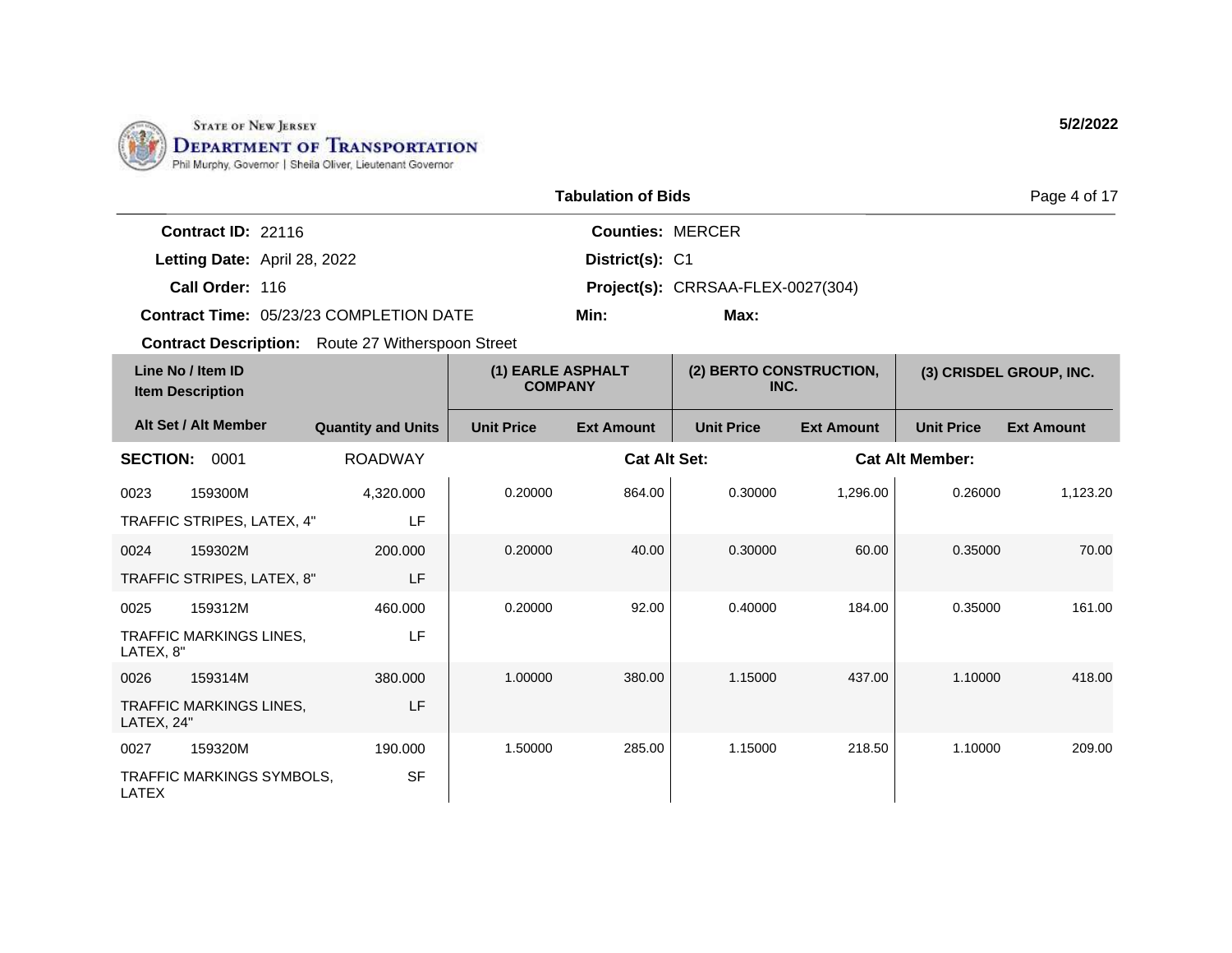

|                                              |                              |                                                          | <b>Tabulation of Bids</b>           |                                   |                                 | Page 5 of 17      |                        |                         |
|----------------------------------------------|------------------------------|----------------------------------------------------------|-------------------------------------|-----------------------------------|---------------------------------|-------------------|------------------------|-------------------------|
|                                              | Contract ID: 22116           |                                                          |                                     | <b>Counties: MERCER</b>           |                                 |                   |                        |                         |
|                                              | Letting Date: April 28, 2022 |                                                          |                                     | District(s): C1                   |                                 |                   |                        |                         |
|                                              | Call Order: 116              |                                                          |                                     | Project(s): CRRSAA-FLEX-0027(304) |                                 |                   |                        |                         |
|                                              |                              | <b>Contract Time: 05/23/23 COMPLETION DATE</b>           | Min:<br>Max:                        |                                   |                                 |                   |                        |                         |
|                                              |                              | <b>Contract Description:</b> Route 27 Witherspoon Street |                                     |                                   |                                 |                   |                        |                         |
| Line No / Item ID<br><b>Item Description</b> |                              |                                                          | (1) EARLE ASPHALT<br><b>COMPANY</b> |                                   | (2) BERTO CONSTRUCTION,<br>INC. |                   |                        | (3) CRISDEL GROUP, INC. |
|                                              | Alt Set / Alt Member         | <b>Quantity and Units</b>                                | <b>Unit Price</b>                   | <b>Ext Amount</b>                 | <b>Unit Price</b>               | <b>Ext Amount</b> | <b>Unit Price</b>      | <b>Ext Amount</b>       |
| <b>SECTION:</b>                              | 0001                         | <b>ROADWAY</b>                                           |                                     | <b>Cat Alt Set:</b>               |                                 |                   | <b>Cat Alt Member:</b> |                         |
| 0028                                         | 160004M                      | 1.000                                                    | 400.00000                           | 400.00                            | 400.00000                       | 400.00            | 400.00000              | 400.00                  |
|                                              | FUEL PRICE ADJUSTMENT        | <b>DOLL</b>                                              |                                     |                                   |                                 |                   |                        |                         |
| 0029                                         | 160007M                      | 1.000                                                    | 600.00000                           | 600.00                            | 600.00000                       | 600.00            | 600.00000              | 600.00                  |
|                                              | ASPHALT PRICE ADJUSTMENT     | <b>DOLL</b>                                              |                                     |                                   |                                 |                   |                        |                         |
| 0030                                         | 161003P                      | (1)                                                      | 15,500.00000                        | 15,500.00                         | 25,000.00000                    | 25,000.00         | 5,600.00000            | 5,600.00                |
| <b>FINAL CLEANUP</b>                         |                              | LS                                                       |                                     |                                   |                                 |                   |                        |                         |
| 0031                                         | 201003P                      | (1)                                                      | 32,363.96000                        | 32,363.96                         | 34,000.00000                    | 34,000.00         | 25,000.00000           | 25,000.00               |
| <b>CLEARING SITE</b>                         |                              | <b>LS</b>                                                |                                     |                                   |                                 |                   |                        |                         |
| 0032                                         | 202006M                      | 10.000                                                   | 300.00000                           | 3,000.00                          | 400.00000                       | 4,000.00          | 414.00000              | 4,140.00                |
|                                              | <b>EXCAVATION, TEST PIT</b>  | <b>CY</b>                                                |                                     |                                   |                                 |                   |                        |                         |
| 0033                                         | 202021P                      | 141.000                                                  | 50.00000                            | 7,050.00                          | 85.00000                        | 11,985.00         | 115.00000              | 16,215.00               |
|                                              | <b>REMOVAL OF PAVEMENT</b>   | SY                                                       |                                     |                                   |                                 |                   |                        |                         |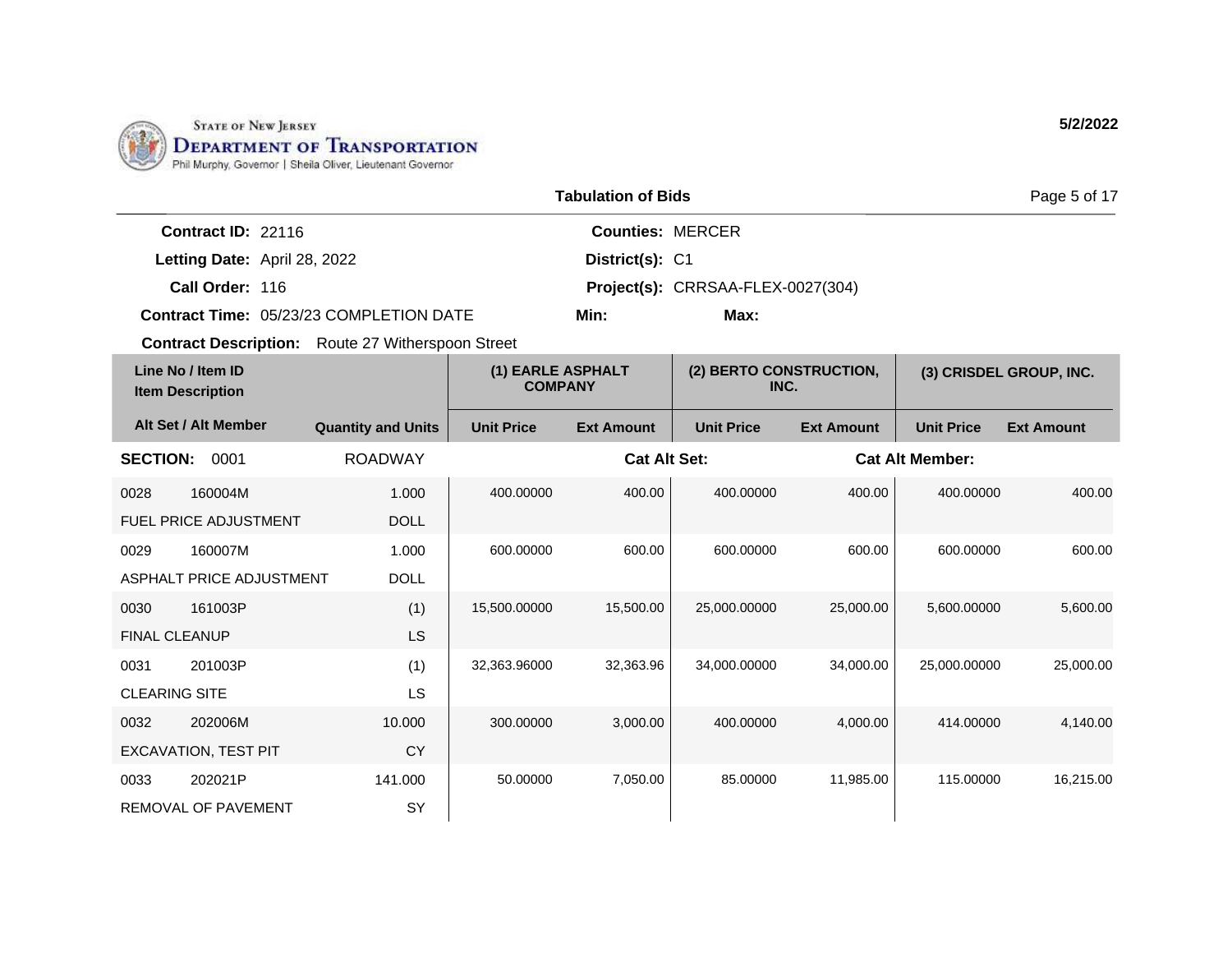

| <b>Tabulation of Bids</b> |                                                    |                                                          |                                     |                                   |                                 |                   |                        | Page 6 of 17            |
|---------------------------|----------------------------------------------------|----------------------------------------------------------|-------------------------------------|-----------------------------------|---------------------------------|-------------------|------------------------|-------------------------|
|                           | Contract ID: 22116                                 |                                                          |                                     | <b>Counties: MERCER</b>           |                                 |                   |                        |                         |
|                           | Letting Date: April 28, 2022                       |                                                          |                                     | District(s): C1                   |                                 |                   |                        |                         |
|                           | Call Order: 116                                    |                                                          |                                     | Project(s): CRRSAA-FLEX-0027(304) |                                 |                   |                        |                         |
|                           |                                                    | <b>Contract Time: 05/23/23 COMPLETION DATE</b>           | Min:<br>Max:                        |                                   |                                 |                   |                        |                         |
|                           |                                                    | <b>Contract Description:</b> Route 27 Witherspoon Street |                                     |                                   |                                 |                   |                        |                         |
|                           | Line No / Item ID<br><b>Item Description</b>       |                                                          | (1) EARLE ASPHALT<br><b>COMPANY</b> |                                   | (2) BERTO CONSTRUCTION,<br>INC. |                   |                        | (3) CRISDEL GROUP, INC. |
|                           | Alt Set / Alt Member                               | <b>Quantity and Units</b>                                | <b>Unit Price</b>                   | <b>Ext Amount</b>                 | <b>Unit Price</b>               | <b>Ext Amount</b> | <b>Unit Price</b>      | <b>Ext Amount</b>       |
| <b>SECTION:</b>           | 0001                                               | <b>ROADWAY</b>                                           |                                     | <b>Cat Alt Set:</b>               |                                 |                   | <b>Cat Alt Member:</b> |                         |
| 0034                      | 203021P                                            | 51.000                                                   | 35.00000                            | 1,785.00                          | 140.00000                       | 7,140.00          | 290.00000              | 14,790.00               |
|                           | I-14 SOIL AGGREGATE                                | <b>CY</b>                                                |                                     |                                   |                                 |                   |                        |                         |
| 0035                      | 401009P                                            | 3,859.000                                                | 5.70000                             | 21,996.30                         | 7.25000                         | 27,977.75         | 16.00000               | 61,744.00               |
|                           | HMA MILLING, 3" OR LESS                            | SY                                                       |                                     |                                   |                                 |                   |                        |                         |
| 0036                      | 401027M                                            | 3,810.000                                                | 0.01000                             | 38.10                             | 0.01000                         | 38.10             | 1.40000                | 5,334.00                |
|                           | POLYMERIZED JOINT ADHESIVE                         | LF                                                       |                                     |                                   |                                 |                   |                        |                         |
| 0037                      | 401030M                                            | 1,155.000                                                | 0.01000                             | 11.55                             | 0.01000                         | 11.55             | 4.50000                | 5,197.50                |
| <b>TACK COAT</b>          |                                                    | GAL                                                      |                                     |                                   |                                 |                   |                        |                         |
| 0038                      | 401054M                                            | 444.000                                                  | 150.00000                           | 66,600.00                         | 210.00000                       | 93,240.00         | 250.00000              | 111,000.00              |
|                           | HOT MIX ASPHALT 12.5 M 64<br><b>SURFACE COURSE</b> | Τ                                                        |                                     |                                   |                                 |                   |                        |                         |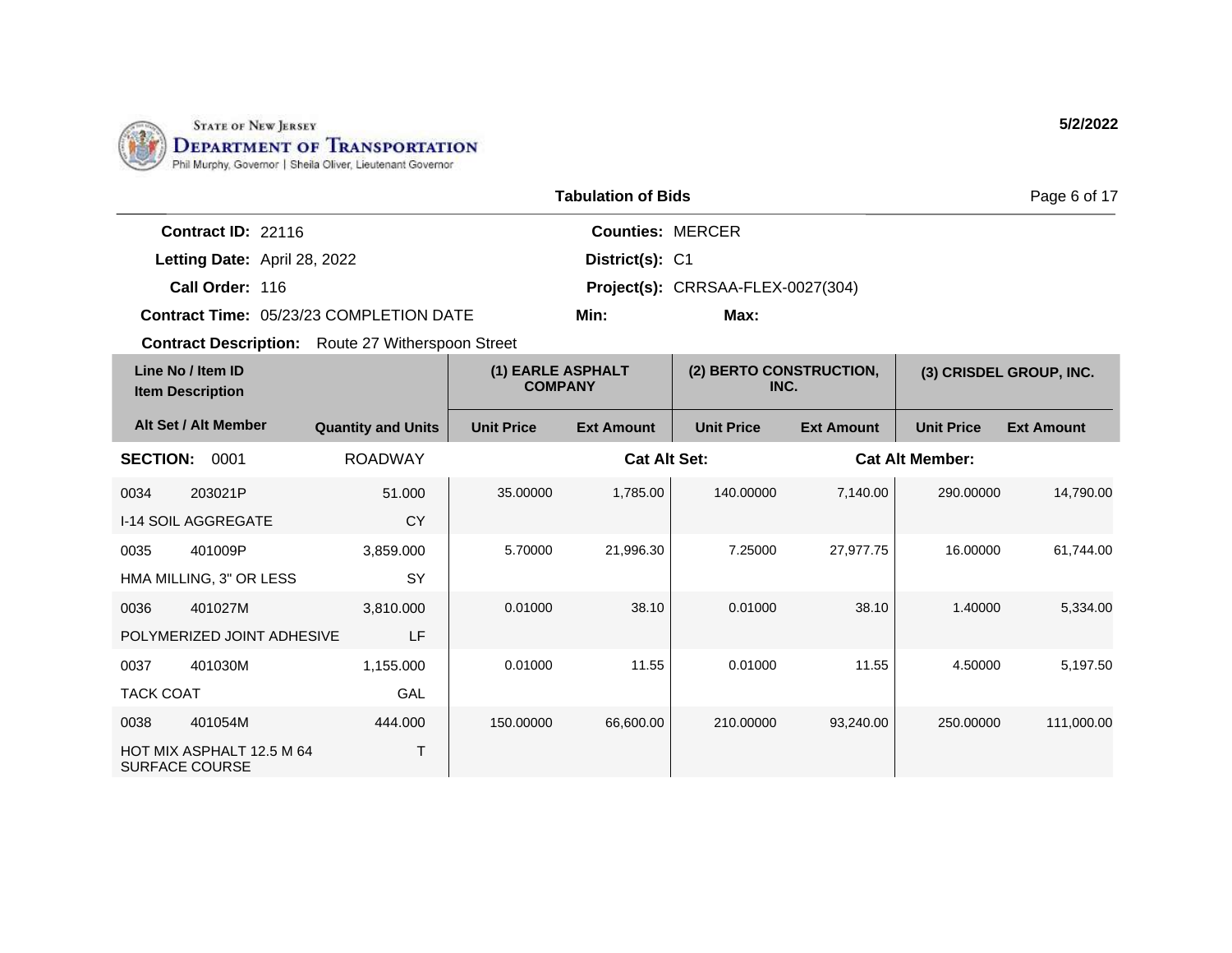

| <b>Tabulation of Bids</b> |                                              |                                                          |                                     |                         |                                   |                   | Page 7 of 17           |                         |
|---------------------------|----------------------------------------------|----------------------------------------------------------|-------------------------------------|-------------------------|-----------------------------------|-------------------|------------------------|-------------------------|
|                           | Contract ID: 22116                           |                                                          |                                     | <b>Counties: MERCER</b> |                                   |                   |                        |                         |
|                           | Letting Date: April 28, 2022                 |                                                          |                                     | District(s): C1         |                                   |                   |                        |                         |
|                           | Call Order: 116                              |                                                          |                                     |                         | Project(s): CRRSAA-FLEX-0027(304) |                   |                        |                         |
|                           |                                              | <b>Contract Time: 05/23/23 COMPLETION DATE</b>           |                                     | Min:                    | Max:                              |                   |                        |                         |
|                           |                                              | <b>Contract Description:</b> Route 27 Witherspoon Street |                                     |                         |                                   |                   |                        |                         |
|                           | Line No / Item ID<br><b>Item Description</b> |                                                          | (1) EARLE ASPHALT<br><b>COMPANY</b> |                         | (2) BERTO CONSTRUCTION,<br>INC.   |                   |                        | (3) CRISDEL GROUP, INC. |
|                           | Alt Set / Alt Member                         | <b>Quantity and Units</b>                                | <b>Unit Price</b>                   | <b>Ext Amount</b>       | <b>Unit Price</b>                 | <b>Ext Amount</b> | <b>Unit Price</b>      | <b>Ext Amount</b>       |
| <b>SECTION:</b>           | 0001                                         | <b>ROADWAY</b>                                           |                                     | <b>Cat Alt Set:</b>     |                                   |                   | <b>Cat Alt Member:</b> |                         |
| 0039                      | 401108M                                      | 10.000                                                   | 25.00000                            | 250.00                  | 75.00000                          | 750.00            | 145.00000              | 1,450.00                |
| <b>ASPHALT</b>            | CORE SAMPLES, HOT MIX                        | U                                                        |                                     |                         |                                   |                   |                        |                         |
| 0040                      | 453006M                                      | 23,000                                                   | 100.00000                           | 2,300.00                | 165,00000                         | 3,795.00          | 528.00000              | 12,144.00               |
|                           | FULL DEPTH CONCRETE<br>PAVEMENT REPAIR, HMA  | SY                                                       |                                     |                         |                                   |                   |                        |                         |
| 0041                      | 602213M                                      | 2.000                                                    | 700.00000                           | 1,400.00                | 350.00000                         | 700.00            | 220.00000              | 440.00                  |
| <b>CURB PIECE</b>         |                                              | U                                                        |                                     |                         |                                   |                   |                        |                         |
| 0042                      | 606013P                                      | 238,000                                                  | 140.00000                           | 33,320.00               | 400.00000                         | 95,200.00         | 123.00000              | 29,274.00               |
| <b>THICK</b>              | TINTED CONCRETE SIDEWALK, 4"                 | SY                                                       |                                     |                         |                                   |                   |                        |                         |
| 0043                      | 606088P                                      | 14.000                                                   | 450.00000                           | 6,300.00                | 400.00000                         | 5,600.00          | 440.00000              | 6,160.00                |
|                           | DETECTABLE WARNING<br>SURFACE, CAST IRON     | SY                                                       |                                     |                         |                                   |                   |                        |                         |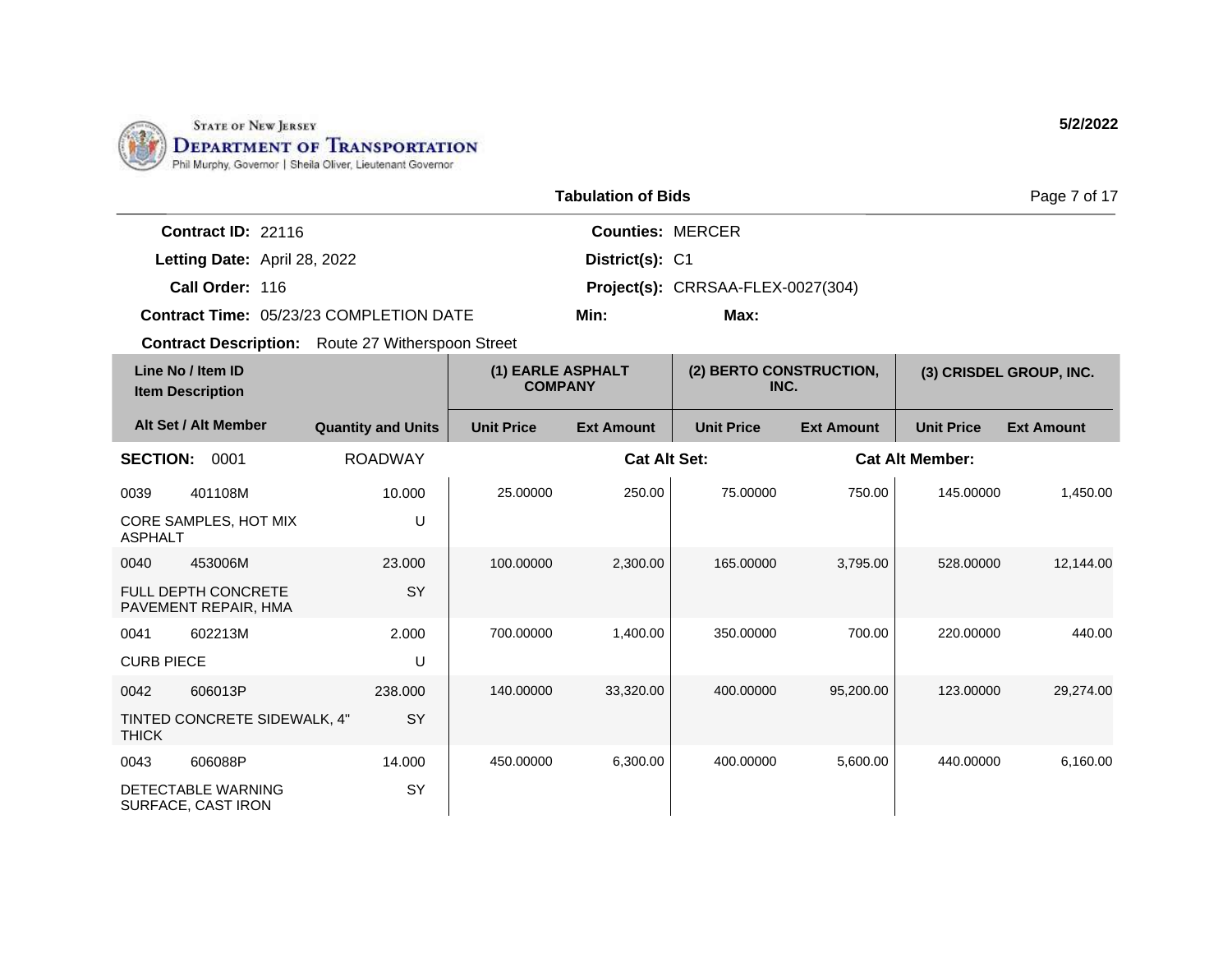

|                     | <b>Tabulation of Bids</b><br>Page 8 of 17    |                                                          |                                     |                         |                                   |                   |                        |                         |  |
|---------------------|----------------------------------------------|----------------------------------------------------------|-------------------------------------|-------------------------|-----------------------------------|-------------------|------------------------|-------------------------|--|
|                     | Contract ID: 22116                           |                                                          |                                     | <b>Counties: MERCER</b> |                                   |                   |                        |                         |  |
|                     | Letting Date: April 28, 2022                 |                                                          |                                     | District(s): C1         |                                   |                   |                        |                         |  |
|                     | Call Order: 116                              |                                                          |                                     |                         | Project(s): CRRSAA-FLEX-0027(304) |                   |                        |                         |  |
|                     |                                              | <b>Contract Time: 05/23/23 COMPLETION DATE</b>           | Min:                                |                         | Max:                              |                   |                        |                         |  |
|                     |                                              | <b>Contract Description:</b> Route 27 Witherspoon Street |                                     |                         |                                   |                   |                        |                         |  |
|                     | Line No / Item ID<br><b>Item Description</b> |                                                          | (1) EARLE ASPHALT<br><b>COMPANY</b> |                         | (2) BERTO CONSTRUCTION,<br>INC.   |                   |                        | (3) CRISDEL GROUP, INC. |  |
|                     | Alt Set / Alt Member                         | <b>Quantity and Units</b>                                | <b>Unit Price</b>                   | <b>Ext Amount</b>       | <b>Unit Price</b>                 | <b>Ext Amount</b> | <b>Unit Price</b>      | <b>Ext Amount</b>       |  |
|                     | <b>SECTION: 0001</b>                         | <b>ROADWAY</b>                                           |                                     | <b>Cat Alt Set:</b>     |                                   |                   | <b>Cat Alt Member:</b> |                         |  |
| 0044                | 606120P                                      | 163.000                                                  | 250.00000                           | 40,750.00               | 550.00000                         | 89,650.00         | 871.00000              | 141,973.00              |  |
|                     | <b>BLUESTONE SIDEWALK</b>                    | SY                                                       |                                     |                         |                                   |                   |                        |                         |  |
| 0045                | 607075P                                      | 128.000                                                  | 60.00000                            | 7,680.00                | 400.00000                         | 51,200.00         | 202.00000              | 25,856.00               |  |
| <b>GRANITE CURB</b> |                                              | LF                                                       |                                     |                         |                                   |                   |                        |                         |  |
| 0046                | 607079P                                      | 112.000                                                  | 90.00000                            | 10,080.00               | 250.00000                         | 28,000.00         | 171.00000              | 19,152.00               |  |
|                     | <b>BLUESTONE CURB</b>                        | LF                                                       |                                     |                         |                                   |                   |                        |                         |  |
| 0047                | 610003M                                      | 2,160.000                                                | 1.50000                             | 3,240.00                | 1.65000                           | 3,564.00          | 1.65000                | 3,564.00                |  |
|                     | TRAFFIC STRIPES, 4"                          | LF                                                       |                                     |                         |                                   |                   |                        |                         |  |
| 0048                | 610007M                                      | 100.000                                                  | 3.00000                             | 300.00                  | 1.95000                           | 195.00            | 1.65000                | 165.00                  |  |
|                     | TRAFFIC STRIPES, 8"                          | LF                                                       |                                     |                         |                                   |                   |                        |                         |  |
| 0049                | 610012M                                      | 8.000                                                    | 140.00000                           | 1,120.00                | 125.00000                         | 1,000.00          | 2.00000                | 16.00                   |  |
| <b>LENS</b>         | RPM, MONO-DIRECTIONAL, WHITE                 | U                                                        |                                     |                         |                                   |                   |                        |                         |  |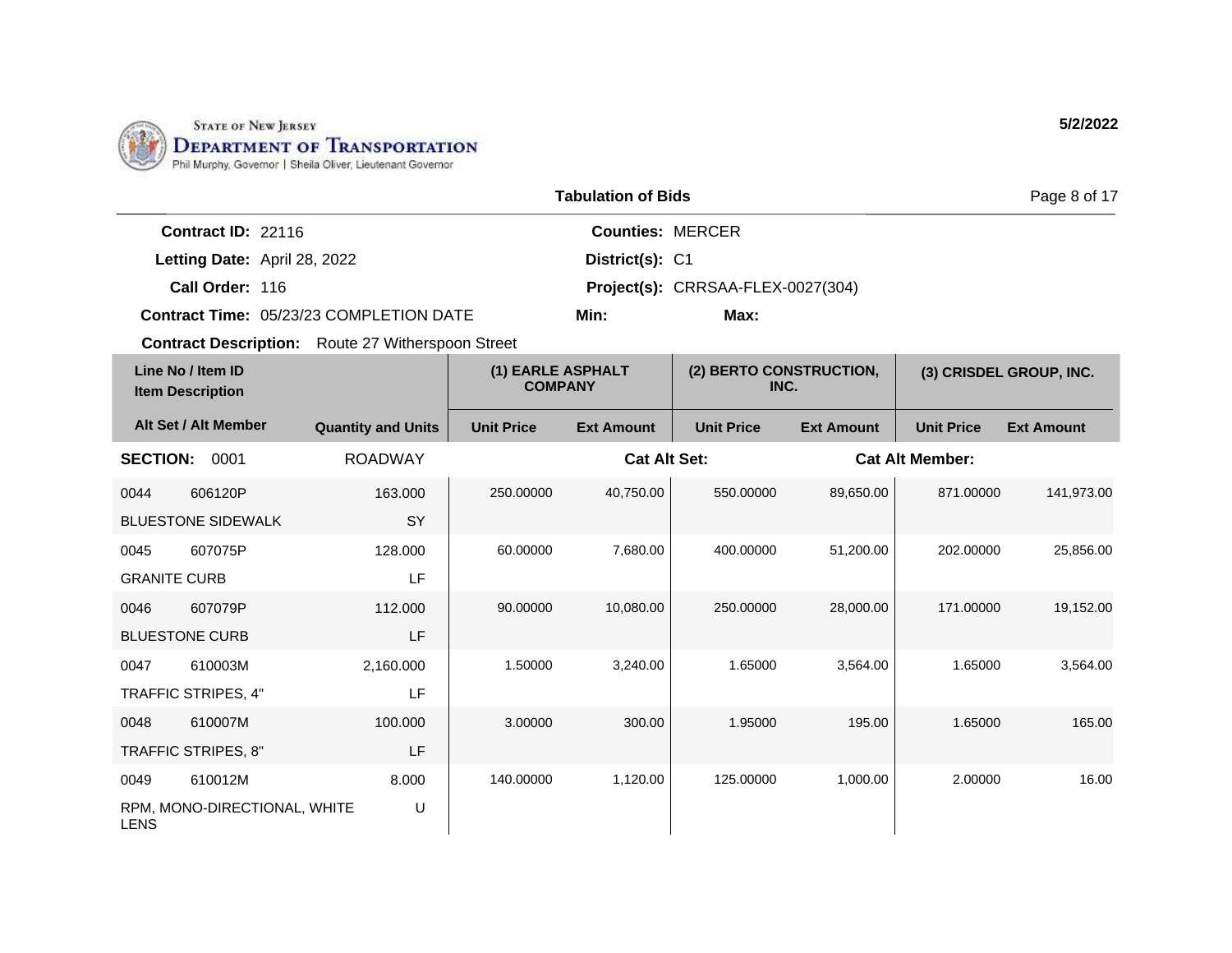

| <b>Tabulation of Bids</b> |                                              |                                                          |                                     |                         |                                 |                   |                        | Page 9 of 17            |
|---------------------------|----------------------------------------------|----------------------------------------------------------|-------------------------------------|-------------------------|---------------------------------|-------------------|------------------------|-------------------------|
|                           | Contract ID: 22116                           |                                                          |                                     | <b>Counties: MERCER</b> |                                 |                   |                        |                         |
|                           | Letting Date: April 28, 2022                 |                                                          |                                     | District(s): C1         |                                 |                   |                        |                         |
|                           | Call Order: 116                              |                                                          | Project(s): CRRSAA-FLEX-0027(304)   |                         |                                 |                   |                        |                         |
|                           |                                              | Contract Time: 05/23/23 COMPLETION DATE                  |                                     | Min:                    |                                 |                   |                        |                         |
|                           |                                              | <b>Contract Description:</b> Route 27 Witherspoon Street |                                     |                         |                                 |                   |                        |                         |
|                           | Line No / Item ID<br><b>Item Description</b> |                                                          | (1) EARLE ASPHALT<br><b>COMPANY</b> |                         | (2) BERTO CONSTRUCTION,<br>INC. |                   |                        | (3) CRISDEL GROUP, INC. |
|                           | Alt Set / Alt Member                         | <b>Quantity and Units</b>                                | <b>Unit Price</b>                   | <b>Ext Amount</b>       | <b>Unit Price</b>               | <b>Ext Amount</b> | <b>Unit Price</b>      | <b>Ext Amount</b>       |
| <b>SECTION:</b>           | 0001                                         | <b>ROADWAY</b>                                           |                                     | <b>Cat Alt Set:</b>     |                                 |                   | <b>Cat Alt Member:</b> |                         |
| 0050                      | 610014M                                      | 230,000                                                  | 1.75000                             | 402.50                  | 2.75000                         | 632.50            | 2.75000                | 632.50                  |
|                           | TRAFFIC MARKING LINES, 8"                    | LF                                                       |                                     |                         |                                 |                   |                        |                         |
| 0051                      | 610017M                                      | 190.000                                                  | 5.25000                             | 997.50                  | 8.15000                         | 1.548.50          | 8.25000                | 1,567.50                |
|                           | TRAFFIC MARKING LINES, 24"                   | LF                                                       |                                     |                         |                                 |                   |                        |                         |
| 0052                      | 610021M                                      | 8.000                                                    | 140.00000                           | 1,120.00                | 125.00000                       | 1,000.00          | 126.50000              | 1,012.00                |
| <b>LENS</b>               | RPM, BI-DIRECTIONAL, AMBER                   | U                                                        |                                     |                         |                                 |                   |                        |                         |
| 0053                      | 610024M                                      | 16.000                                                   | 1.00000                             | 16.00                   | 0.01000                         | 0.16              | 71.50000               | 1,144.00                |
|                           | REMOVAL OF RPM                               | U                                                        |                                     |                         |                                 |                   |                        |                         |
| 0054                      | 610060M                                      | 95.000                                                   | 8.00000                             | 760.00                  | 10.25000                        | 973.75            | 10.45000               | 992.75                  |
|                           | <b>TRAFFIC MARKINGS SYMBOLS</b>              | <b>SF</b>                                                |                                     |                         |                                 |                   |                        |                         |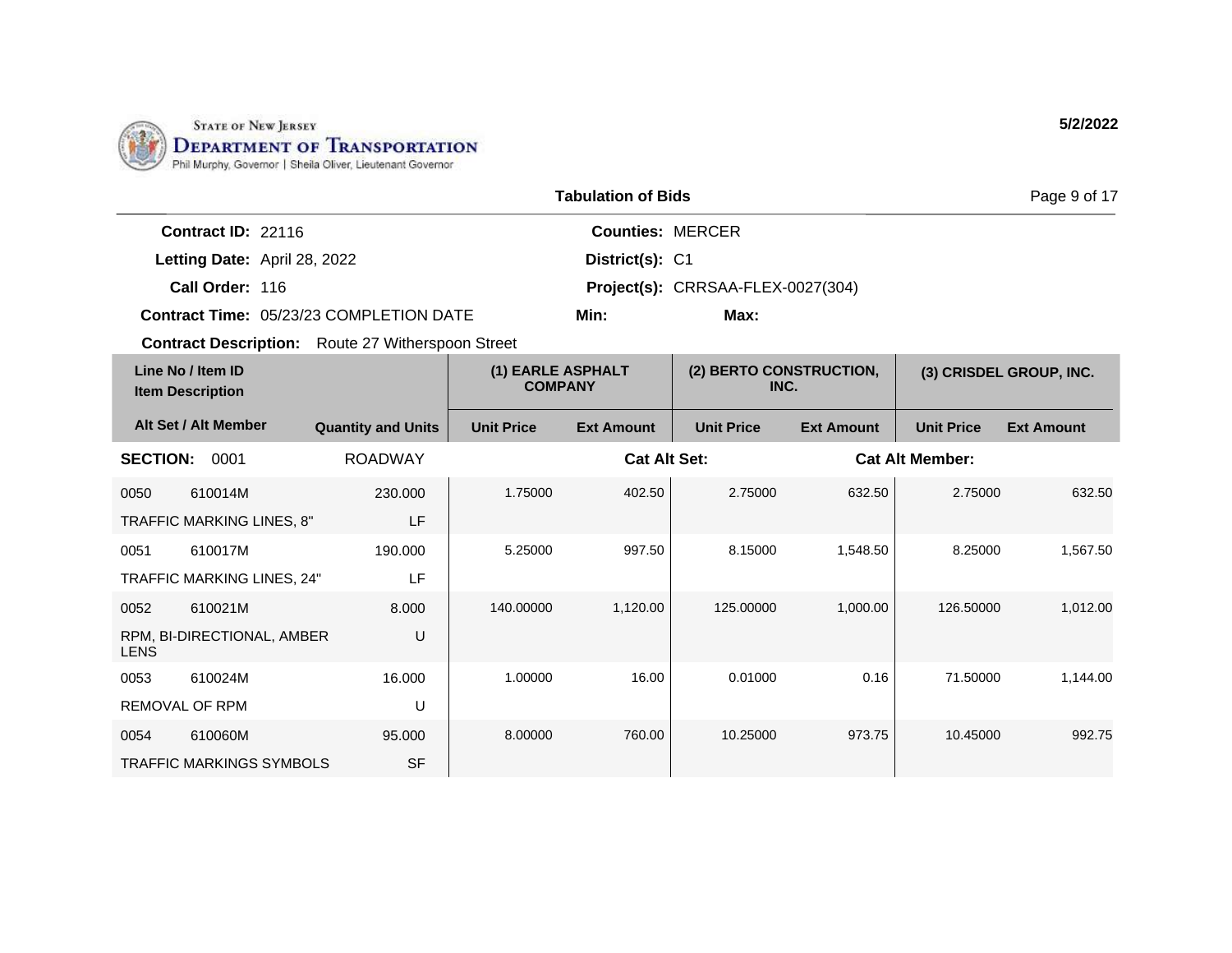

|                                                          |                           |                                     | <b>Tabulation of Bids</b> |                                   |                   |                        | Page 10 of 17           |
|----------------------------------------------------------|---------------------------|-------------------------------------|---------------------------|-----------------------------------|-------------------|------------------------|-------------------------|
| Contract ID: 22116                                       |                           |                                     | <b>Counties: MERCER</b>   |                                   |                   |                        |                         |
| Letting Date: April 28, 2022                             |                           |                                     | District(s): C1           |                                   |                   |                        |                         |
| Call Order: 116                                          |                           |                                     |                           | Project(s): CRRSAA-FLEX-0027(304) |                   |                        |                         |
| Contract Time: 05/23/23 COMPLETION DATE                  |                           |                                     | Min:                      | Max:                              |                   |                        |                         |
| <b>Contract Description:</b> Route 27 Witherspoon Street |                           |                                     |                           |                                   |                   |                        |                         |
| Line No / Item ID<br><b>Item Description</b>             |                           | (1) EARLE ASPHALT<br><b>COMPANY</b> |                           | (2) BERTO CONSTRUCTION,<br>INC.   |                   |                        | (3) CRISDEL GROUP, INC. |
| Alt Set / Alt Member                                     | <b>Quantity and Units</b> | <b>Unit Price</b>                   | <b>Ext Amount</b>         | <b>Unit Price</b>                 | <b>Ext Amount</b> | <b>Unit Price</b>      | <b>Ext Amount</b>       |
| <b>SECTION:</b><br>0001                                  | <b>ROADWAY</b>            |                                     | <b>Cat Alt Set:</b>       |                                   |                   | <b>Cat Alt Member:</b> |                         |
| 612003P<br>0055                                          | 23.000                    | 50.00000                            | 1,150.00                  | 50.00000                          | 1,150.00          | 49.50000               | 1.138.50                |
| REGULATORY AND WARNING<br><b>SIGN</b>                    | <b>SF</b>                 |                                     |                           |                                   |                   |                        |                         |
| 651255M<br>0056                                          | 1.000                     | 25.00000                            | 25.00                     | 35.00000                          | 35.00             | 1,650.00000            | 1,650.00                |
| RESET WATER VALVE BOX                                    | U                         |                                     |                           |                                   |                   |                        |                         |
| 0057<br>655013P                                          | 2.000                     | 3,000.00000                         | 6,000.00                  | 1,650.00000                       | 3,300.00          | 5,445.00000            | 10,890.00               |
| <b>RESET TELECOMMUNICATIONS</b><br><b>MANHOLE</b>        | U                         |                                     |                           |                                   |                   |                        |                         |
| 701021P<br>0058                                          | 350.000                   | 120.00000                           | 42,000.00                 | 100.00000                         | 35,000.00         | 84.70000               | 29,645.00               |
| 3" RIGID METALLIC CONDUIT                                | LF                        |                                     |                           |                                   |                   |                        |                         |
| 701102M<br>0059                                          | 3.000                     | 3,750.00000                         | 11,250.00                 | 3,500.00000                       | 10,500.00         | 2,684.00000            | 8,052.00                |
| 18" X 36" JUNCTION BOX                                   | U                         |                                     |                           |                                   |                   |                        |                         |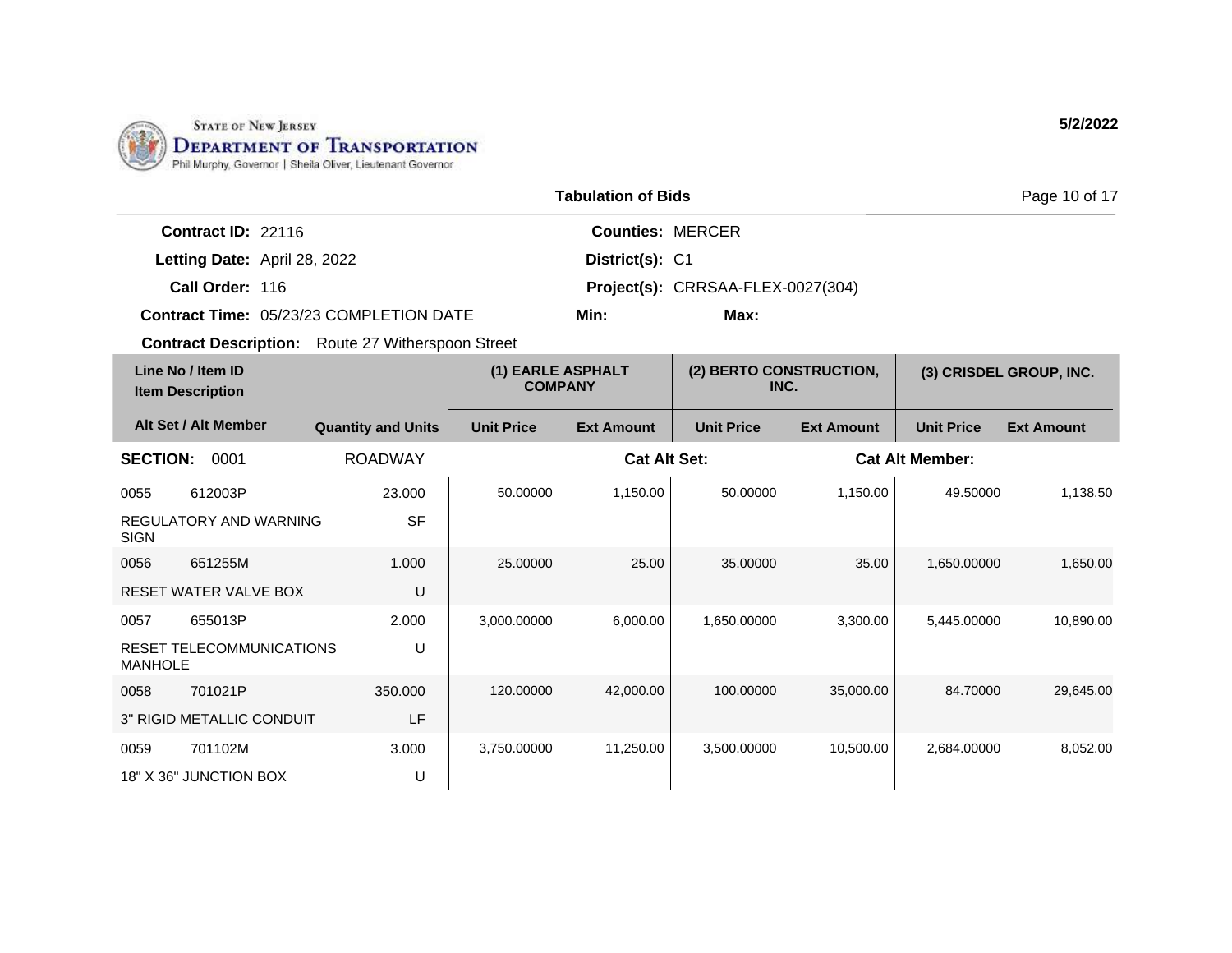

| <b>Tabulation of Bids</b>                                |                           |                                     |                                   |                                 |                   |                        | Page 11 of 17           |
|----------------------------------------------------------|---------------------------|-------------------------------------|-----------------------------------|---------------------------------|-------------------|------------------------|-------------------------|
| Contract ID: 22116                                       |                           |                                     | <b>Counties: MERCER</b>           |                                 |                   |                        |                         |
| Letting Date: April 28, 2022                             |                           |                                     | District(s): C1                   |                                 |                   |                        |                         |
| Call Order: 116                                          |                           |                                     | Project(s): CRRSAA-FLEX-0027(304) |                                 |                   |                        |                         |
| Contract Time: 05/23/23 COMPLETION DATE                  |                           |                                     | Min:                              | Max:                            |                   |                        |                         |
| <b>Contract Description:</b> Route 27 Witherspoon Street |                           |                                     |                                   |                                 |                   |                        |                         |
| Line No / Item ID<br><b>Item Description</b>             |                           | (1) EARLE ASPHALT<br><b>COMPANY</b> |                                   | (2) BERTO CONSTRUCTION,<br>INC. |                   |                        | (3) CRISDEL GROUP, INC. |
| Alt Set / Alt Member                                     | <b>Quantity and Units</b> | <b>Unit Price</b>                   | <b>Ext Amount</b>                 | <b>Unit Price</b>               | <b>Ext Amount</b> | <b>Unit Price</b>      | <b>Ext Amount</b>       |
| <b>SECTION:</b><br>0001                                  | <b>ROADWAY</b>            |                                     | <b>Cat Alt Set:</b>               |                                 |                   | <b>Cat Alt Member:</b> |                         |
| 701123M<br>0060                                          | 2.000                     | 4,750.00000                         | 9,500.00                          | 3,500.00000                     | 7,000.00          | 2,574.00000            | 5,148.00                |
| FOUNDATION, TYPE SFT                                     | U                         |                                     |                                   |                                 |                   |                        |                         |
| 0061<br>701132M                                          | 1.000                     | 5,000.00000                         | 5,000.00                          | 10,000.00000                    | 10,000.00         | 3,850.00000            | 3,850.00                |
| FOUNDATION, TYPE P-MC                                    | U                         |                                     |                                   |                                 |                   |                        |                         |
| 701135M<br>0062                                          | 3.000                     | 3,500.00000                         | 10,500.00                         | 2,500.00000                     | 7,500.00          | 1,815.00000            | 5,445.00                |
| FOUNDATION, TYPE SPF                                     | U                         |                                     |                                   |                                 |                   |                        |                         |
| 701168M<br>0063                                          | 1.000                     | 7,000.00000                         | 7,000.00                          | 5,350.00000                     | 5,350.00          | 6,490.00000            | 6,490.00                |
| METER CABINET, TYPE T                                    | U                         |                                     |                                   |                                 |                   |                        |                         |
| 701192P<br>0064                                          | 350,000                   | 2.00000                             | 700.00                            | 4.75000                         | 1,662.50          | 2.00000                | 700.00                  |
| GROUND WIRE, NO. 8 AWG                                   | LF                        |                                     |                                   |                                 |                   |                        |                         |
| 0065<br>701213P                                          | 160.000                   | 2.30000                             | 368.00                            | 7.00000                         | 1,120.00          | 2.20000                | 352.00                  |
| SERVICE WIRE, NO. 6 AWG                                  | LF                        |                                     |                                   |                                 |                   |                        |                         |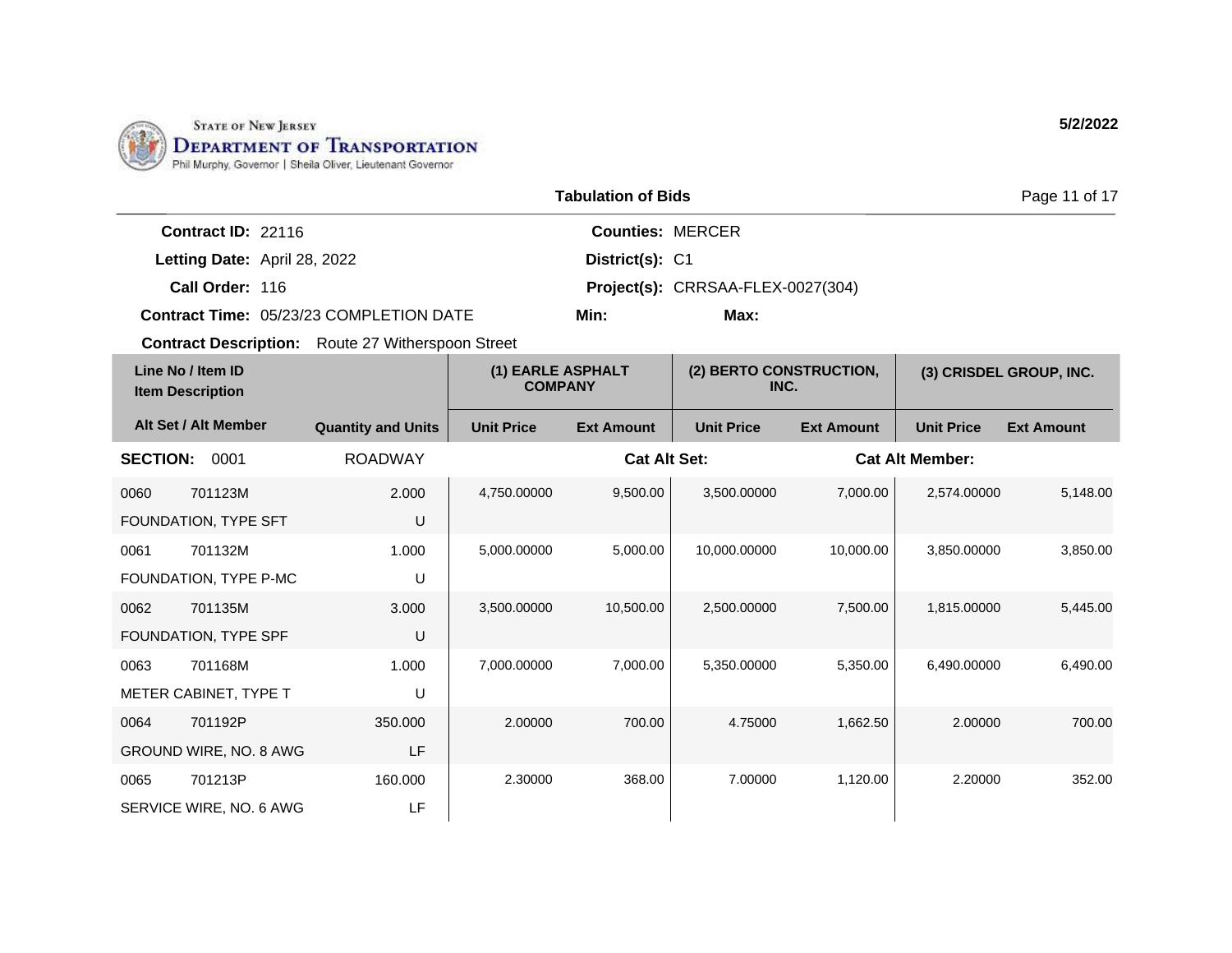

|                                                          | <b>Tabulation of Bids</b> |                                     |                         |                                   |                   |                        |                         |
|----------------------------------------------------------|---------------------------|-------------------------------------|-------------------------|-----------------------------------|-------------------|------------------------|-------------------------|
| Contract ID: 22116                                       |                           |                                     | <b>Counties: MERCER</b> |                                   |                   |                        |                         |
| Letting Date: April 28, 2022                             |                           |                                     | District(s): C1         |                                   |                   |                        |                         |
| Call Order: 116                                          |                           |                                     |                         | Project(s): CRRSAA-FLEX-0027(304) |                   |                        |                         |
| Contract Time: 05/23/23 COMPLETION DATE                  |                           |                                     | Min:                    |                                   |                   |                        |                         |
| <b>Contract Description:</b> Route 27 Witherspoon Street |                           |                                     |                         |                                   |                   |                        |                         |
| Line No / Item ID<br><b>Item Description</b>             |                           | (1) EARLE ASPHALT<br><b>COMPANY</b> |                         | (2) BERTO CONSTRUCTION,<br>INC.   |                   |                        | (3) CRISDEL GROUP, INC. |
| Alt Set / Alt Member                                     | <b>Quantity and Units</b> | <b>Unit Price</b>                   | <b>Ext Amount</b>       | <b>Unit Price</b>                 | <b>Ext Amount</b> | <b>Unit Price</b>      | <b>Ext Amount</b>       |
| <b>SECTION:</b><br>0001                                  | <b>ROADWAY</b>            |                                     | <b>Cat Alt Set:</b>     |                                   |                   | <b>Cat Alt Member:</b> |                         |
| 702009M<br>0066                                          | 1.000                     | 20,500.00000                        | 20,500.00               | 21,000.00000                      | 21,000.00         | 19,800.00000           | 19,800.00               |
| <b>CONTROLLER, 8 PHASE</b>                               | U                         |                                     |                         |                                   |                   |                        |                         |
| 702012M<br>0067                                          | 2.000                     | 3,750.00000                         | 7.500.00                | 4.200.00000                       | 8,400.00          | 3.465.00000            | 6.930.00                |
| TRAFFIC SIGNAL STANDARD,<br><b>ALUMINUM</b>              | U                         |                                     |                         |                                   |                   |                        |                         |
| 702018M<br>0068                                          | 3.000                     | 1,500.00000                         | 4,500.00                | 2,350.00000                       | 7,050.00          | 1,397.00000            | 4,191.00                |
| PEDESTRIAN SIGNAL STANDARD                               | U                         |                                     |                         |                                   |                   |                        |                         |
| 702021M<br>0069                                          | 2.000                     | 4,800.00000                         | 9,600.00                | 4,200.00000                       | 8,400.00          | 4,565.00000            | 9,130.00                |
| TRAFFIC SIGNAL MAST ARM,<br><b>ALUMINUM</b>              | U                         |                                     |                         |                                   |                   |                        |                         |
| 0070<br>702027P                                          | 650,000                   | 2.50000                             | 1,625.00                | 4.50000                           | 2,925.00          | 2.40000                | 1,560.00                |
| TRAFFIC SIGNAL CABLE, 2<br><b>CONDUCTOR</b>              | LF                        |                                     |                         |                                   |                   |                        |                         |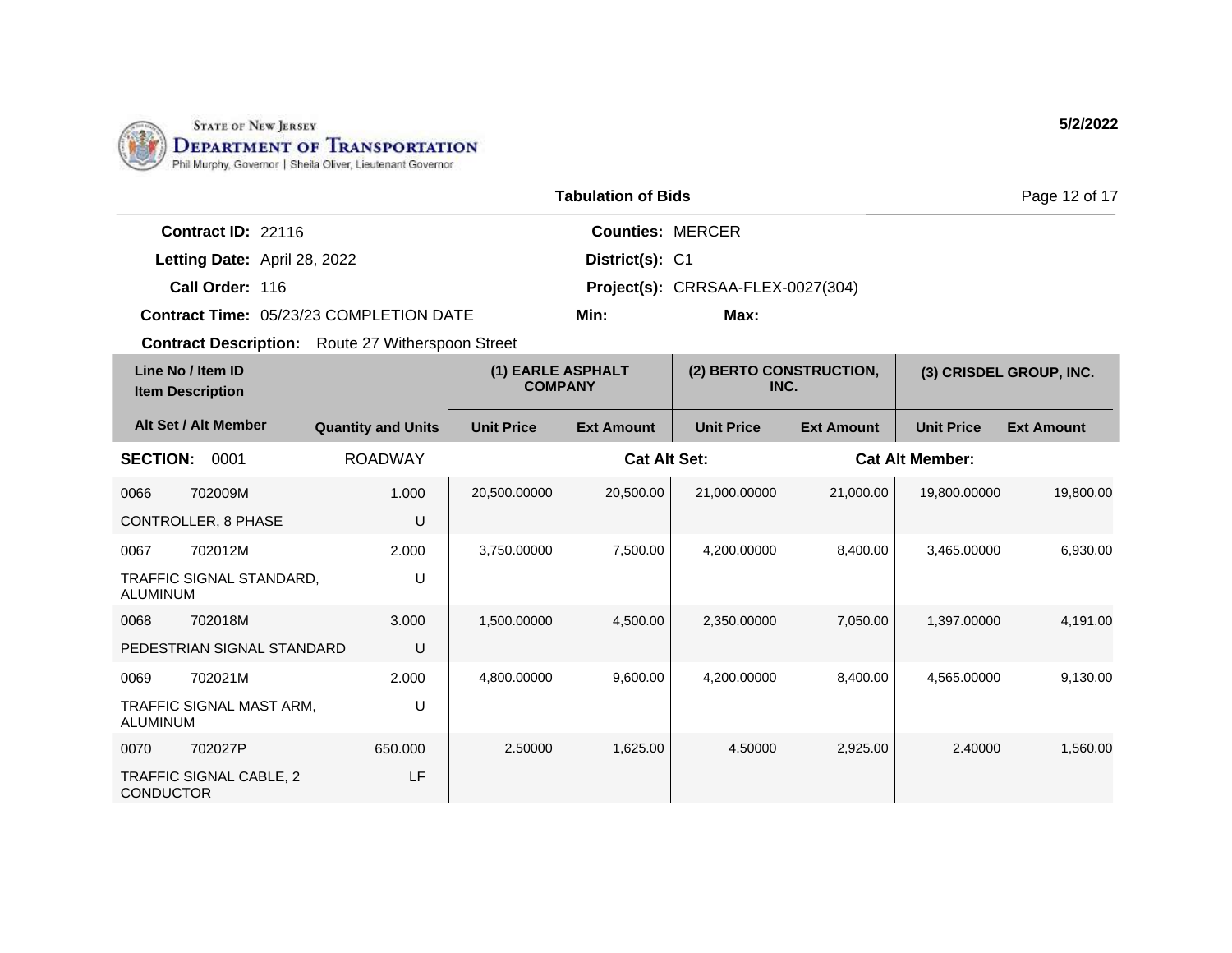

|                                              |                              |                                                          |                                     | <b>Tabulation of Bids</b> |                                   |                   |                        | Page 13 of 17           |
|----------------------------------------------|------------------------------|----------------------------------------------------------|-------------------------------------|---------------------------|-----------------------------------|-------------------|------------------------|-------------------------|
|                                              | Contract ID: 22116           |                                                          |                                     | <b>Counties: MERCER</b>   |                                   |                   |                        |                         |
|                                              | Letting Date: April 28, 2022 |                                                          |                                     | District(s): C1           |                                   |                   |                        |                         |
|                                              | Call Order: 116              |                                                          |                                     |                           | Project(s): CRRSAA-FLEX-0027(304) |                   |                        |                         |
|                                              |                              | <b>Contract Time: 05/23/23 COMPLETION DATE</b>           |                                     | Min:                      | Max:                              |                   |                        |                         |
|                                              |                              | <b>Contract Description:</b> Route 27 Witherspoon Street |                                     |                           |                                   |                   |                        |                         |
| Line No / Item ID<br><b>Item Description</b> |                              |                                                          | (1) EARLE ASPHALT<br><b>COMPANY</b> |                           | (2) BERTO CONSTRUCTION,<br>INC.   |                   |                        | (3) CRISDEL GROUP, INC. |
|                                              | Alt Set / Alt Member         | <b>Quantity and Units</b>                                | <b>Unit Price</b>                   | <b>Ext Amount</b>         | <b>Unit Price</b>                 | <b>Ext Amount</b> | <b>Unit Price</b>      | <b>Ext Amount</b>       |
| <b>SECTION:</b>                              | 0001                         | <b>ROADWAY</b>                                           |                                     | <b>Cat Alt Set:</b>       |                                   |                   | <b>Cat Alt Member:</b> |                         |
| 0071                                         | 702030P                      | 650.000                                                  | 3.20000                             | 2,080.00                  | 5.50000                           | 3,575.00          | 3.05000                | 1.982.50                |
| <b>CONDUCTOR</b>                             | TRAFFIC SIGNAL CABLE, 5      | LF                                                       |                                     |                           |                                   |                   |                        |                         |
| 0072                                         | 702033P                      | 600.000                                                  | 4.30000                             | 2,580.00                  | 6.75000                           | 4,050.00          | 4.15000                | 2,490.00                |
| <b>CONDUCTOR</b>                             | TRAFFIC SIGNAL CABLE, 10     | LF                                                       |                                     |                           |                                   |                   |                        |                         |
| 0073                                         | 702036M                      | 5.000                                                    | 1,500.00000                         | 7,500.00                  | 2,100.00000                       | 10,500.00         | 1,413.50000            | 7,067.50                |
|                                              | <b>TRAFFIC SIGNAL HEAD</b>   | U                                                        |                                     |                           |                                   |                   |                        |                         |
| 0074                                         | 702039M                      | 6.000                                                    | 1,200.00000                         | 7,200.00                  | 1,700.00000                       | 10,200.00         | 1,122.00000            | 6,732.00                |
|                                              | PEDESTRIAN SIGNAL HEAD       | U                                                        |                                     |                           |                                   |                   |                        |                         |
| 0075                                         | 702042M                      | 6.000                                                    | 600.00000                           | 3,600.00                  | 650.00000                         | 3,900.00          | 550.00000              | 3,300.00                |
| <b>PUSH BUTTON</b>                           |                              | U                                                        |                                     |                           |                                   |                   |                        |                         |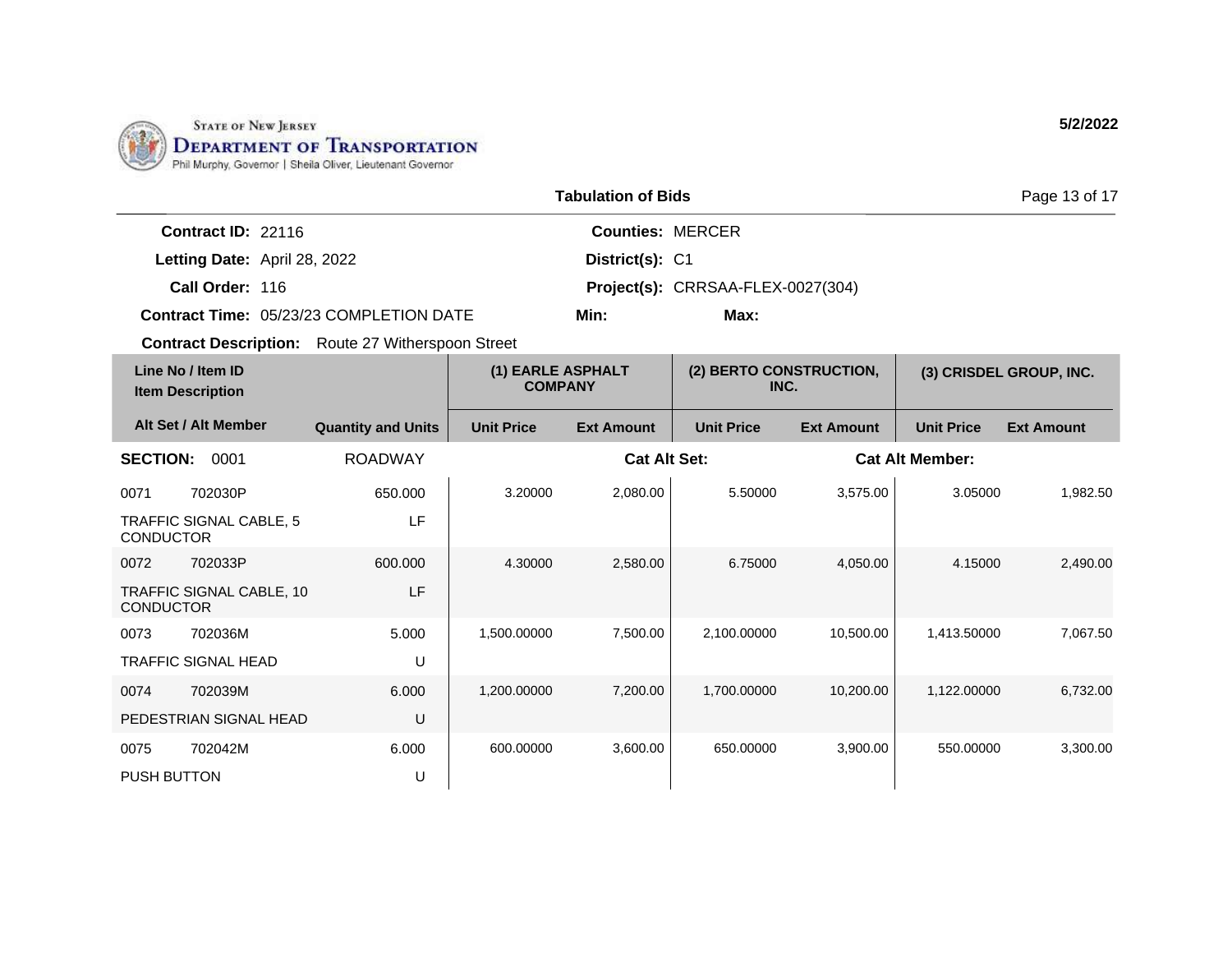

|                                                                         |                           |                                     | <b>Tabulation of Bids</b> |                                   |                   |                        | Page 14 of 17           |
|-------------------------------------------------------------------------|---------------------------|-------------------------------------|---------------------------|-----------------------------------|-------------------|------------------------|-------------------------|
| Contract ID: 22116                                                      |                           |                                     | <b>Counties: MERCER</b>   |                                   |                   |                        |                         |
| Letting Date: April 28, 2022                                            |                           |                                     | District(s): C1           |                                   |                   |                        |                         |
| Call Order: 116                                                         |                           |                                     |                           | Project(s): CRRSAA-FLEX-0027(304) |                   |                        |                         |
| <b>Contract Time: 05/23/23 COMPLETION DATE</b>                          |                           |                                     | Min:                      | Max:                              |                   |                        |                         |
| <b>Contract Description:</b> Route 27 Witherspoon Street                |                           |                                     |                           |                                   |                   |                        |                         |
| Line No / Item ID<br><b>Item Description</b>                            |                           | (1) EARLE ASPHALT<br><b>COMPANY</b> |                           | (2) BERTO CONSTRUCTION,<br>INC.   |                   |                        | (3) CRISDEL GROUP, INC. |
| Alt Set / Alt Member                                                    | <b>Quantity and Units</b> | <b>Unit Price</b>                   | <b>Ext Amount</b>         | <b>Unit Price</b>                 | <b>Ext Amount</b> | <b>Unit Price</b>      | <b>Ext Amount</b>       |
| <b>SECTION:</b><br>0001                                                 | <b>ROADWAY</b>            |                                     | <b>Cat Alt Set:</b>       |                                   |                   | <b>Cat Alt Member:</b> |                         |
| 0076<br>702046M                                                         | 1.000                     | 12,000.00000                        | 12,000.00                 | 10,900.00000                      | 10,900.00         | 9,966.00000            | 9,966.00                |
| <b>RADAR DETECTOR</b>                                                   | U                         |                                     |                           |                                   |                   |                        |                         |
| 702057M<br>0077                                                         | (1)                       | 7,500.00000                         | 7,500.00                  | 10,000.00000                      | 10,000.00         | 7,920.00000            | 7,920.00                |
| <b>INTERIM TRAFFIC SIGNAL</b><br>SYSTEM, LOCATION NO.<br>Location No. 1 | <b>LS</b>                 |                                     |                           |                                   |                   |                        |                         |
| 0078<br>702060M                                                         | 1.000                     | 10,000.00000                        | 10,000.00                 | 8,100.00000                       | 8,100.00          | 9.680.00000            | 9,680.00                |
| <b>CONTROLLER TURN-ON</b>                                               | U                         |                                     |                           |                                   |                   |                        |                         |
| <b>Section Totals:</b>                                                  |                           |                                     | \$599.812.11              |                                   | \$852,837,30      |                        | \$1,125,279.95          |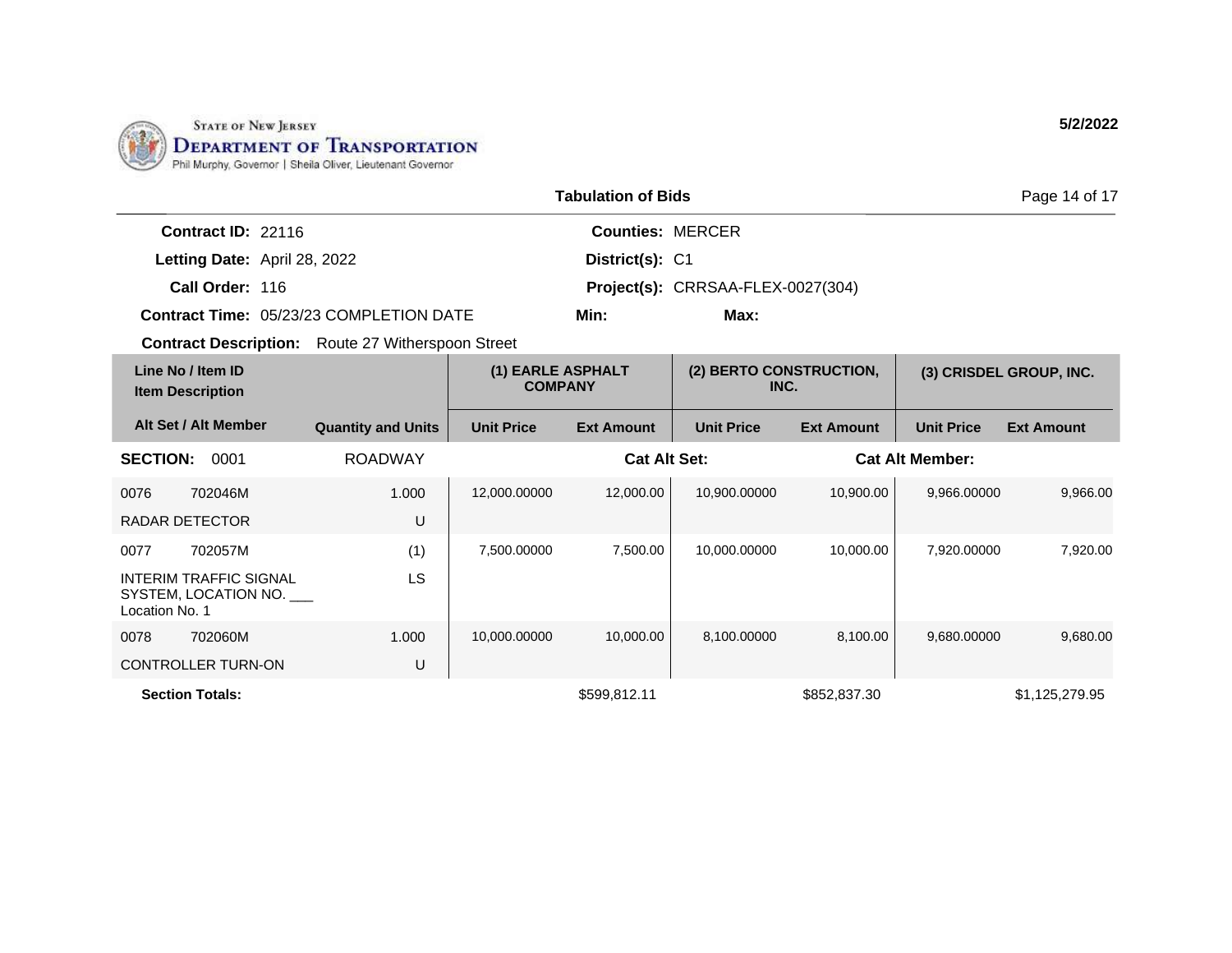

|                                                          |                           |                                     | <b>Tabulation of Bids</b> |                                   |                   |                        | Page 15 of 17           |
|----------------------------------------------------------|---------------------------|-------------------------------------|---------------------------|-----------------------------------|-------------------|------------------------|-------------------------|
| Contract ID: 22116                                       |                           |                                     | <b>Counties: MERCER</b>   |                                   |                   |                        |                         |
| Letting Date: April 28, 2022                             |                           |                                     | District(s): C1           |                                   |                   |                        |                         |
| Call Order: 116                                          |                           |                                     |                           | Project(s): CRRSAA-FLEX-0027(304) |                   |                        |                         |
| Contract Time: 05/23/23 COMPLETION DATE                  |                           |                                     | Min:                      | Max:                              |                   |                        |                         |
| <b>Contract Description:</b> Route 27 Witherspoon Street |                           |                                     |                           |                                   |                   |                        |                         |
| Line No / Item ID<br><b>Item Description</b>             |                           | (1) EARLE ASPHALT<br><b>COMPANY</b> |                           | (2) BERTO CONSTRUCTION,<br>INC.   |                   |                        | (3) CRISDEL GROUP, INC. |
| Alt Set / Alt Member                                     | <b>Quantity and Units</b> | <b>Unit Price</b>                   | <b>Ext Amount</b>         | <b>Unit Price</b>                 | <b>Ext Amount</b> | <b>Unit Price</b>      | <b>Ext Amount</b>       |
| <b>SECTION:</b><br>0002                                  |                           | <b>CONSTRUCTION ENGINEERING</b>     | <b>Cat Alt Set:</b>       |                                   |                   | <b>Cat Alt Member:</b> |                         |
| 0006<br>155015M                                          | 1.000                     | 29,000.00000                        | 29,000.00                 | 30,000.00000                      | 30.000.00         | 50,000.00000           | 50,000.00               |
| FIELD OFFICE TYPE E SET UP                               | U                         |                                     |                           |                                   |                   |                        |                         |
| 0007<br>155033M                                          | 12.000                    | 2,500.00000                         | 30,000.00                 | 4,000.00000                       | 48,000.00         | 5,000.00000            | 60,000.00               |
| FIELD OFFICE TYPE E<br><b>MAINTENANCE</b>                | <b>MO</b>                 |                                     |                           |                                   |                   |                        |                         |
| <b>Section Totals:</b>                                   |                           |                                     | \$59,000.00               |                                   | \$78,000.00       |                        | \$110,000.00            |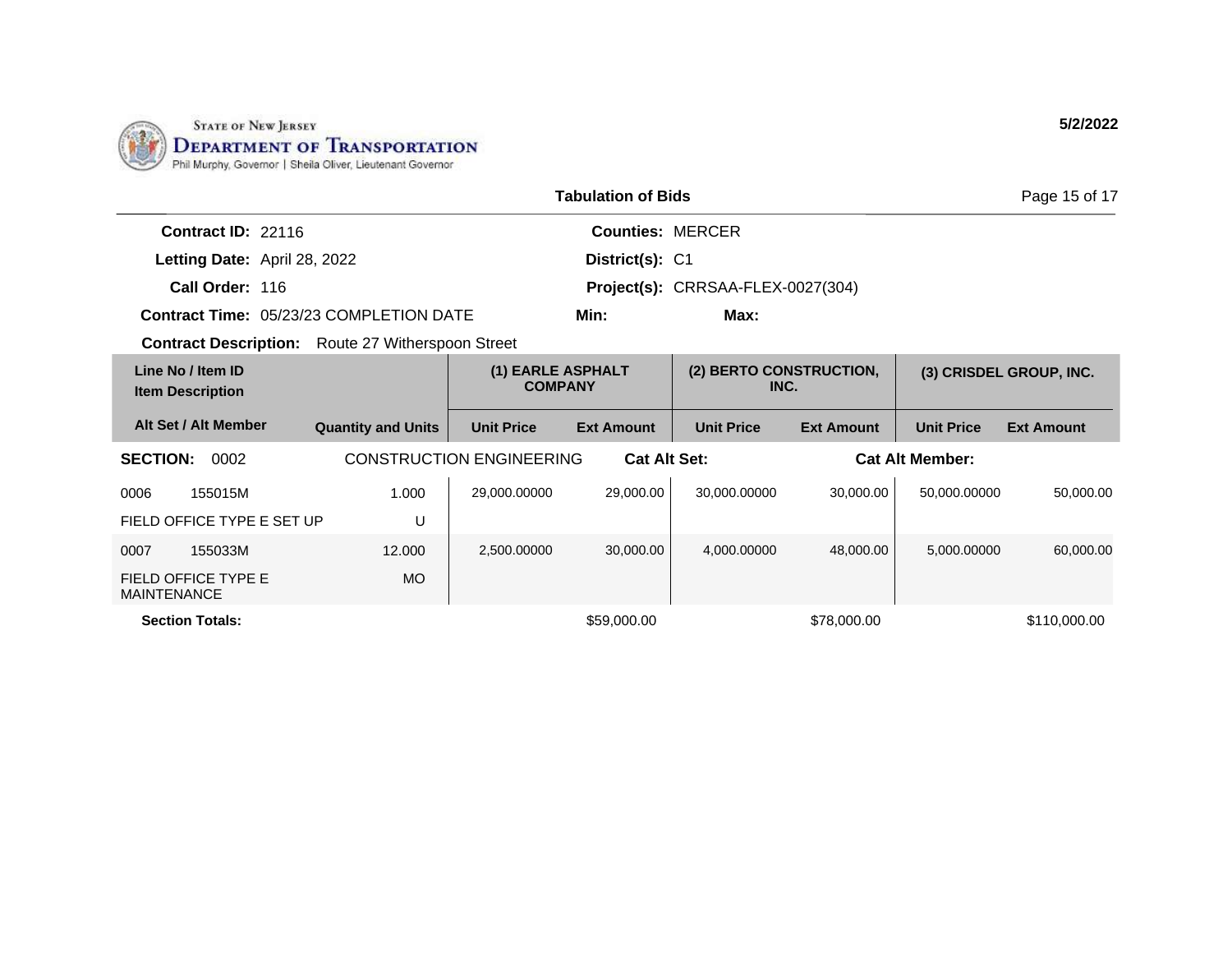

|                                                           |                           |                                     | <b>Tabulation of Bids</b> |                                   |                   |                        | Page 16 of 17           |
|-----------------------------------------------------------|---------------------------|-------------------------------------|---------------------------|-----------------------------------|-------------------|------------------------|-------------------------|
| Contract ID: 22116                                        |                           |                                     | <b>Counties: MERCER</b>   |                                   |                   |                        |                         |
| Letting Date: April 28, 2022                              |                           |                                     | District(s): C1           |                                   |                   |                        |                         |
| Call Order: 116                                           |                           |                                     |                           | Project(s): CRRSAA-FLEX-0027(304) |                   |                        |                         |
| <b>Contract Time: 05/23/23 COMPLETION DATE</b>            |                           |                                     | Min:                      | Max:                              |                   |                        |                         |
| <b>Contract Description:</b> Route 27 Witherspoon Street  |                           |                                     |                           |                                   |                   |                        |                         |
| Line No / Item ID<br><b>Item Description</b>              |                           | (1) EARLE ASPHALT<br><b>COMPANY</b> |                           | (2) BERTO CONSTRUCTION,<br>INC.   |                   |                        | (3) CRISDEL GROUP, INC. |
| Alt Set / Alt Member                                      | <b>Quantity and Units</b> | <b>Unit Price</b>                   | <b>Ext Amount</b>         | <b>Unit Price</b>                 | <b>Ext Amount</b> | <b>Unit Price</b>      | <b>Ext Amount</b>       |
| <b>SECTION:</b><br>0003                                   |                           | (NON-PARTICIPATING (ROADWAY         | <b>Cat Alt Set:</b>       |                                   |                   | <b>Cat Alt Member:</b> |                         |
| 0002<br>152015P                                           | 1.000                     | 1.00000                             | 1.00                      | 8,300.00000                       | 8,300.00          | 4.265.00000            | 4,265.00                |
| POLLUTION LIABILITY INSURANCE                             | <b>DOLL</b>               |                                     |                           |                                   |                   |                        |                         |
| 0079<br>802003M                                           | 5.000                     | 450.00000                           | 2,250.00                  | 450.00000                         | 2,250.00          | 330.00000              | 1,650.00                |
| <b>TRIMMING EXISTING TREE, OVER</b><br>6" TO 12" DIAMETER | U                         |                                     |                           |                                   |                   |                        |                         |
| 802009M<br>0080                                           | 5.000                     | 750.00000                           | 3,750.00                  | 750.00000                         | 3,750.00          | 550.00000              | 2,750.00                |
| TRIMMING EXISTING TREE, OVER<br>18" TO 24" DIAMETER       | U                         |                                     |                           |                                   |                   |                        |                         |
| <b>Section Totals:</b>                                    |                           |                                     | \$6,001.00                |                                   | \$14,300.00       |                        | \$8,665.00              |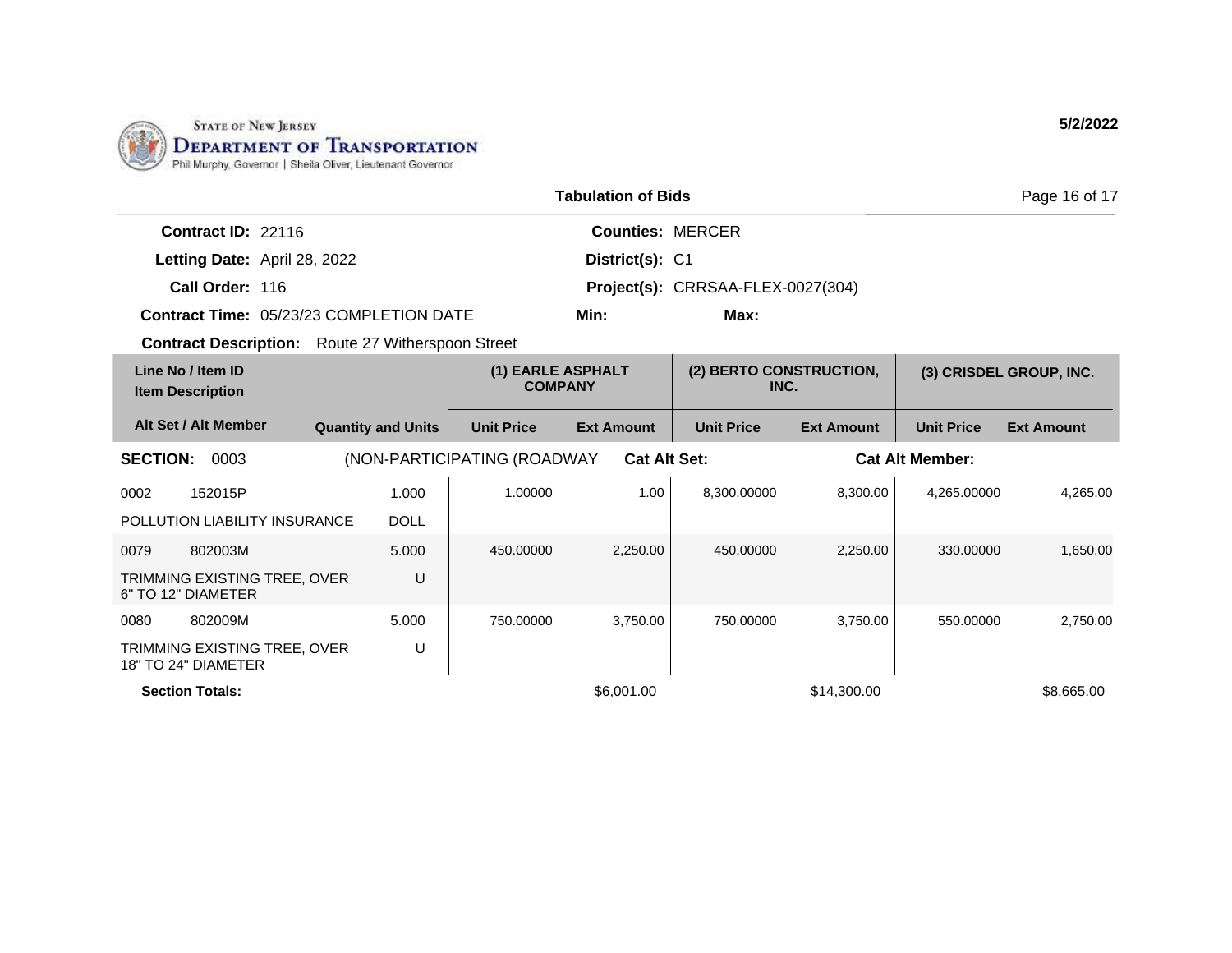

| <b>Tabulation of Bids</b>                                |                           |                                     |                         |                                   |                        | Page 17 of 17     |                         |
|----------------------------------------------------------|---------------------------|-------------------------------------|-------------------------|-----------------------------------|------------------------|-------------------|-------------------------|
| Contract ID: 22116                                       |                           |                                     | <b>Counties: MERCER</b> |                                   |                        |                   |                         |
| Letting Date: April 28, 2022                             |                           |                                     | District(s): C1         |                                   |                        |                   |                         |
| Call Order: 116                                          |                           |                                     |                         | Project(s): CRRSAA-FLEX-0027(304) |                        |                   |                         |
| Contract Time: 05/23/23 COMPLETION DATE                  |                           |                                     | Min:                    | Max:                              |                        |                   |                         |
| <b>Contract Description:</b> Route 27 Witherspoon Street |                           |                                     |                         |                                   |                        |                   |                         |
| Line No / Item ID<br><b>Item Description</b>             |                           | (1) EARLE ASPHALT<br><b>COMPANY</b> |                         | (2) BERTO CONSTRUCTION,<br>INC.   |                        |                   | (3) CRISDEL GROUP, INC. |
| Alt Set / Alt Member                                     | <b>Quantity and Units</b> | <b>Unit Price</b>                   | <b>Ext Amount</b>       | <b>Unit Price</b>                 | <b>Ext Amount</b>      | <b>Unit Price</b> | <b>Ext Amount</b>       |
| <b>EROSION CONTROL</b><br><b>SECTION: 0004</b>           |                           | <b>Cat Alt Set:</b>                 |                         |                                   | <b>Cat Alt Member:</b> |                   |                         |
| 0009<br>158030M                                          | 2.000                     | 300.00000                           | 600.00                  | 500.00000                         | 1,000.00               | 50.75000          | 101.50                  |
| INLET FILTER TYPE 2, 2' X 4'                             | U                         |                                     |                         |                                   |                        |                   |                         |
| 0010<br>158063P                                          | (1)                       | 2,500.00000                         | 2,500.00                | 2,500.00000                       | 2,500.00               | 10,000.00000      | 10,000.00               |
| <b>CONCRETE WASHOUT SYSTEM</b>                           | <b>LS</b>                 |                                     |                         |                                   |                        |                   |                         |
| 0011<br>158072M                                          | 2.000                     | 0.01000                             | 0.02                    | 0.01000                           | 0.02                   | 250.00000         | 500.00                  |
| OIL ONLY EMERGENCY SPILL KIT,<br>TYPE 1                  | U                         |                                     |                         |                                   |                        |                   |                         |
| <b>Section Totals:</b>                                   |                           |                                     | \$3,100.02              |                                   | \$3,500.02             |                   | \$10,601.50             |
| <b>Contract Totals</b>                                   |                           |                                     | \$667,913.13            |                                   | \$948,637.32           |                   | \$1,254,546.45          |
| <b>Cost Plus Time Totals</b>                             |                           |                                     | \$667,913.13            |                                   | \$948,637.32           |                   | 1,254,546.45            |
| () indicates item is bid as Lump Sum                     |                           |                                     |                         |                                   |                        |                   |                         |